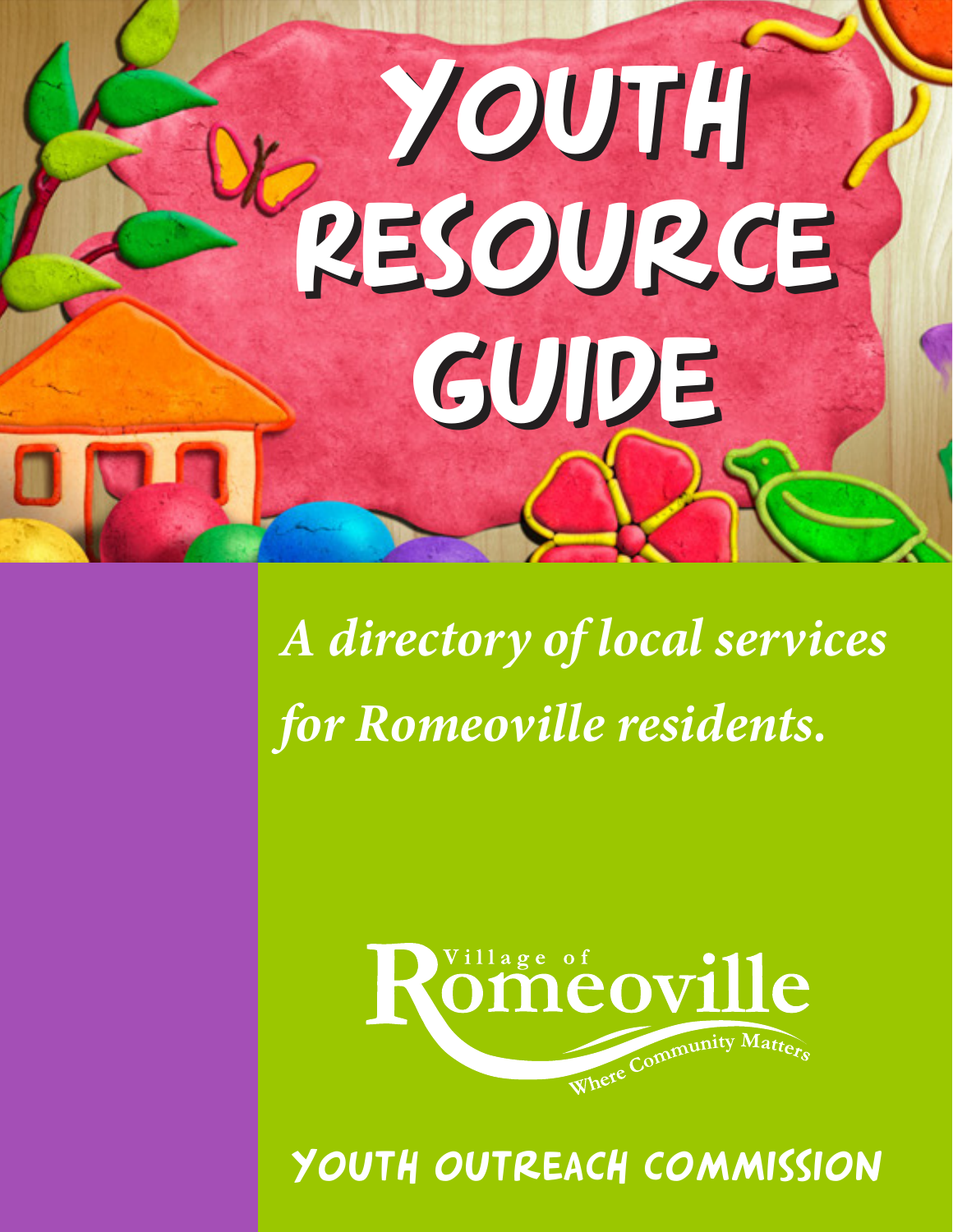*The Romeoville Youth Outreach Commission is proud to present the Romeoville Youth Resource Guide. It is our hope that this guide will provide the most comprehensive resource information for you and your family.*

*The guide is arranged by an alphabetical directory. All information is current as of February 2015, however, it is our recommendation that you contact the organizations to ensure the most up to date information. The guide can also be found on the Village of Romeoville's website: www.romeoville.org.*

*We hope you find the Romeoville Youth Resource Guide a valuable tool for your family's various needs.*

**The mission of the Youth Outreach Commission is to serve as an advocate that collaborates and communicates resources and services that will engage youth of all ages and families to make positive choices to enhance their lives as well as their communities.**

our MISSIO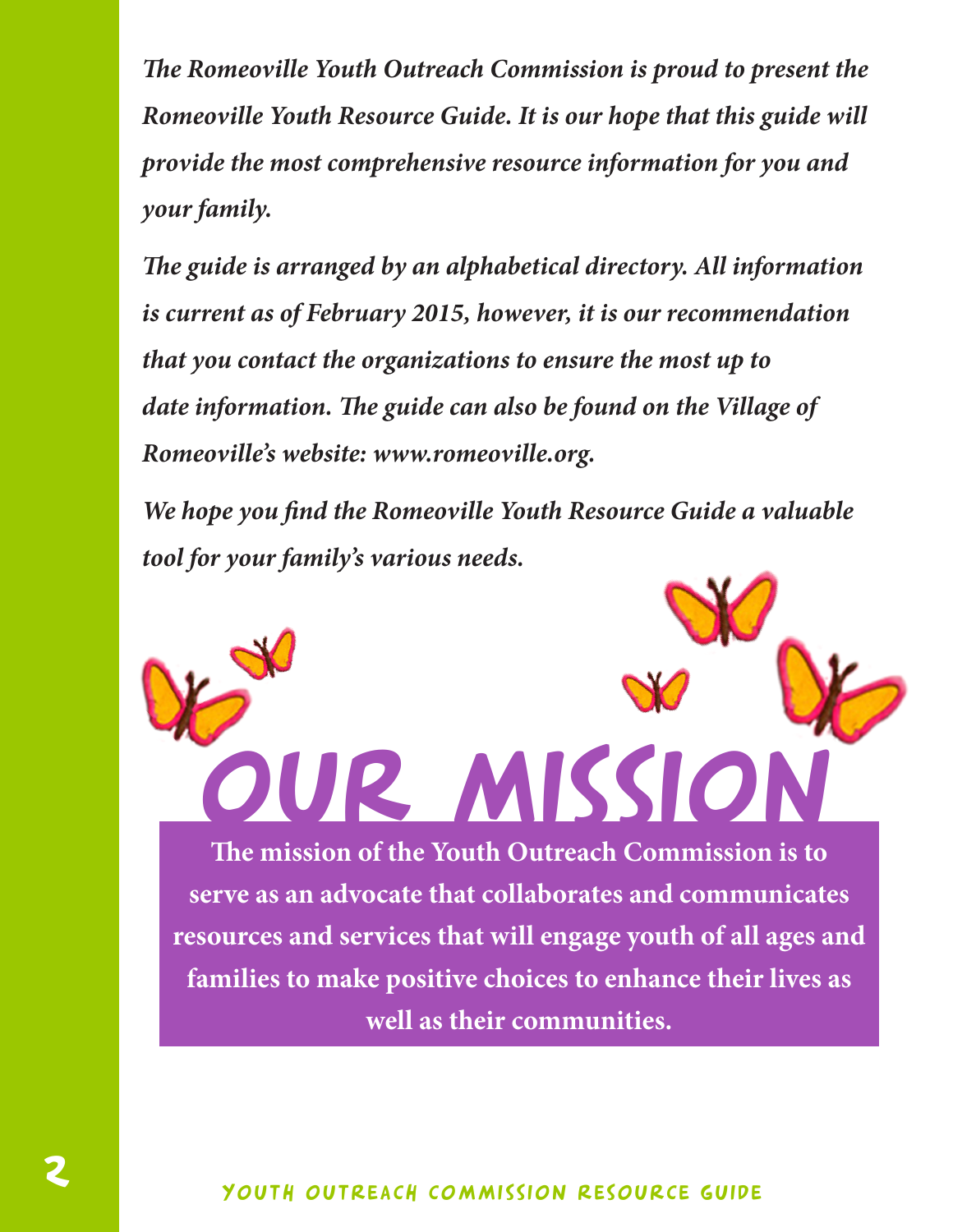# *A. Vito Martinez Middle School*

590 Belmont Drive, Romeoville, IL 60446 P: (815) 886-6100 F: (815) 886-7264 www.vvsd.org/avm Middle school offering educational services as well as a variety of extracurricular activities. Hours of Operation: M-F 7:00am-9:00pm; SA-SU Event Based Reservation Contact: Sarah DeDonato, Principal

# *Adoption Information Center of Illinois*

120 W. Madison Street, Suite 800 Chicago, IL 60602 P: 1-800-572-2390 or (312) 346-1516 F: (312) 346-0004 www.adoptinfo-il.org aici@adoptinfo-il.org

The Adoption Information Center of Illinois (AICI) is a resource center for adoption and foster care in Illinois. Through its programs, the AICI is dedicated to finding and supporting adoptive families for children who need permanent homes. To achieve this goal they work in partnership with various organizations in Illinois and across the nation.

Hours of Operation: M-F 8:30 am-5:00 pm

#### *Adventist Bolingbrook Hospital*

500 Remington Boulevard Bolingbrook, IL 60440 P: (630) 312-5000 www.keepingyouwell.com/abh

The first new hospital to be built in Illinois in 25 years, they offer cardiac care, imaging services, women's care center, outpatient services, pain treatment and management, surgical services, interventional radiology, as well as emergency services and intensive care. Hours of Operation: 24/7

#### *Advocate Family Care Network*

391 Quadrangle Drive, Bolingbrook, IL 60440 P: 1-800-216-1110 http://www.advocatehealth.com/familycarenetwork Provides a range of confidential psychological services for a diverse population of individuals, children, adults, couples, families, and employers. Also offers a Childhood Trauma Treatment Program. Hours of operation: M – Friday 8:30 am – 5:00 pm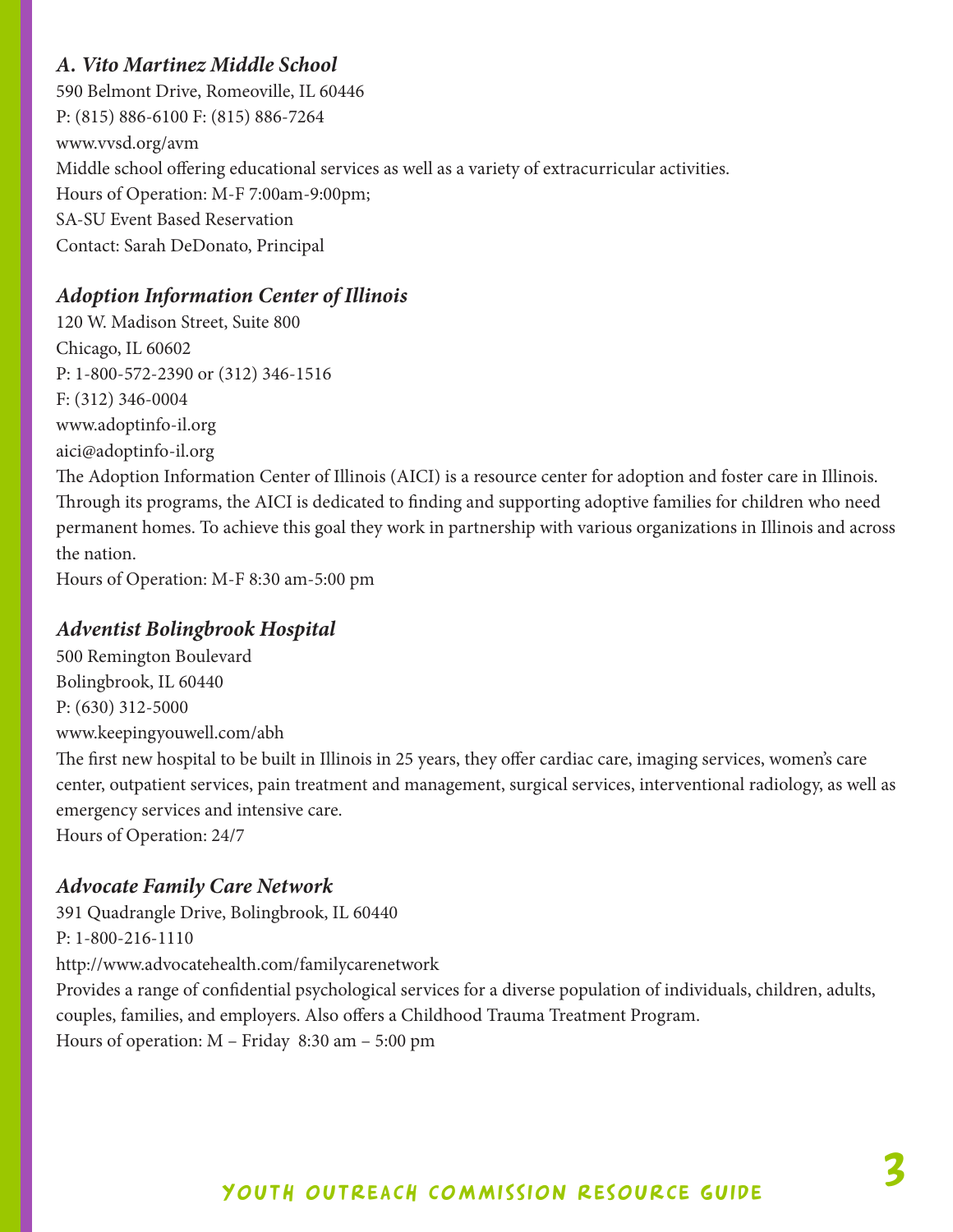# *Agape Missions*

840 Plainfield Rd. Joliet, IL 60435 PARENT ORGANIZATION ADMIN OFFICES INFORMATION Phone: (815) 723-1548 FAX: (815) 740-5910 TTY: (815) 723-1548 Contact Name: Jill Skole, Executive Director Email: jskole@agapemissionsnfp.org Website: www.agapemissionsinc.com Monday - Friday: 8:00 AM - 04:30 PM CLOSED: Sat – Sun

#### *AIDS Hotline*

In Illinois (800) 243-2437 In Illinois TTY/TDD (800) 782-0423 Hours of Operation: 24/7

# *Alateen/Alanon*

P: (815)-773-9623 Will (west of US 45), Grundy (Joliet

Al-Anon/Alateen has Information Service phone numbers throughout Northern Illinois. Their purpose is to provide information about meeting location and time, and to enable contact with an Al-Anon member. (Alternatively, you can use this web site to find a meeting http://www.niafg.org/AdvFind.asp There are generally two types of Information Services

1) Answering services that provide information about meeting location and time, and if desired, will also give your phone number to an Al-Anon member who will return your call

2) Voice mail where you leave your phone number along with a message, and you get a return call from an Al-Anon member.

A fellowship of relatives and friends of alcoholics who share their experience, strength, and hope, in order to solve their common problems. This is done by by practicing the Twelve Steps, by welcoming and giving comfort to families of alcoholics, and by giving understanding and encouragement to the alcoholic.

# *American Cancer Society*

17060 Oak Park Avenue Tinley Park, IL 60477 P: (708) 633-7770 or 1-800-ACS-2345 F: (708) 633-7773

#### www.cancer.org

The American Cancer Society is a nationwide community-based voluntary health organization dedicated to eliminating cancer as a major health problem by preventing cancer, saving lives, and diminishing suffering from cancer through research, education, advocacy, and service.

Hours of Operation: M-F 9:00am-5:00pm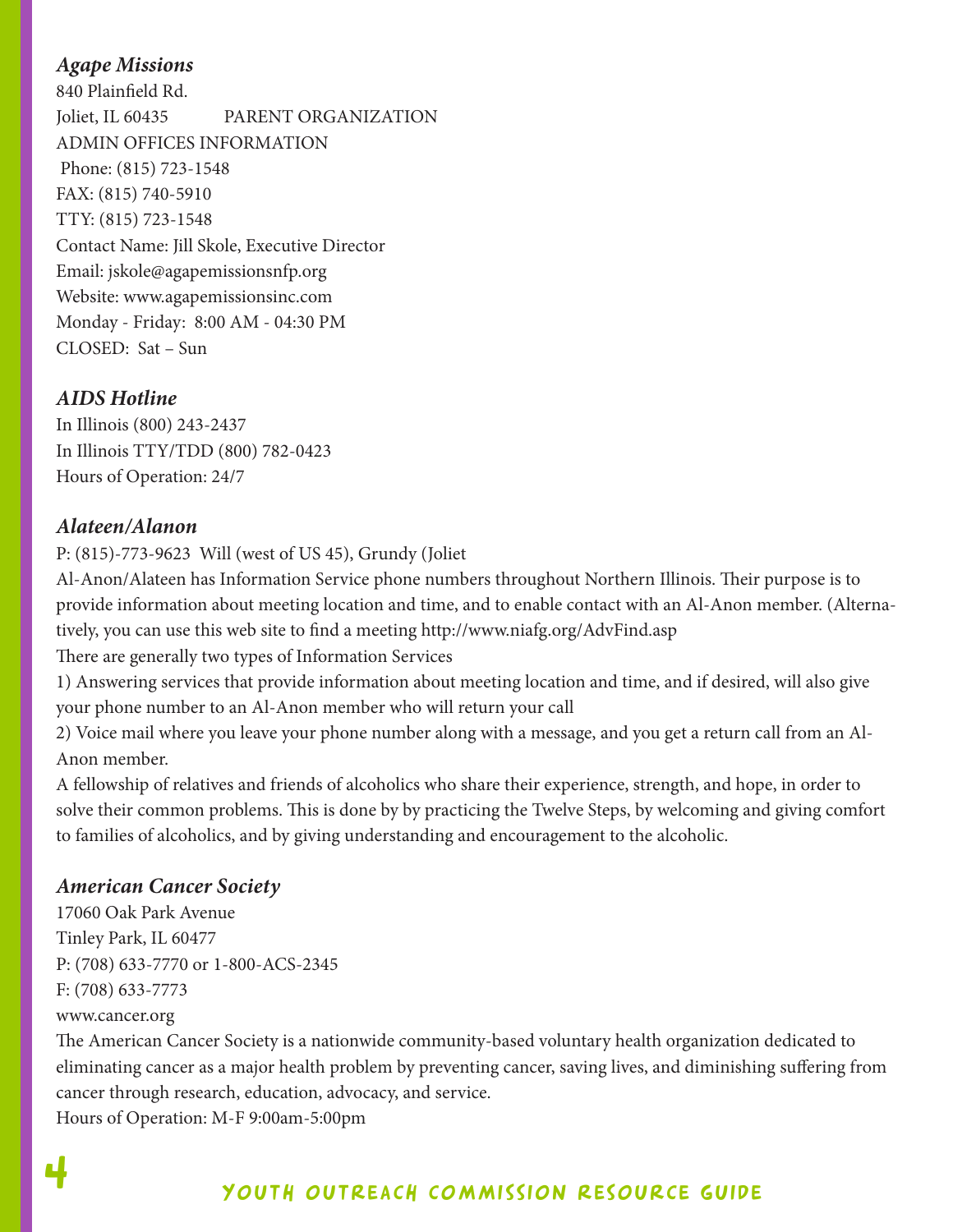#### *American Diabetes Association*

55 E Monroe St #3420, Chicago, IL 60603 P: (312) 346-1805 F: (312) 346-5342 www.diabetes.org AskADA@diabetes.org

The ADA works to prevent and cure diabetes and to improve the lives of all people affected by diabetes by funding research, publishing scientific findings, providing information and other services to people with diabetes, their families, health professionals and the public. The Association is also actively involved in advocating for scientific research and for the rights of people with diabetes. Hours of Operation: M-F 8:30am-5:00pm

# *American Heart Association of Greater Chicago*

208 S. LaSalle Street, Suite 1500 Chicago, IL 60604 P: (312) 346-4675 F: (312) 346-8236 www.americanheart.org

The American Heart Association is a national voluntary health agency whose mission is: "Building healthier lives, free of cardiovascular diseases and stroke." They provide programs, resources, information, support and more.

Hours of Operation: M-F 8:30am-5:00pm

#### *American Red Cross*

1293 Windham Parkway Romeoville, IL 60446 P: (630) 378-0344 F: (630) 679-0271 www.chicagoredcross.org The American Red Cross, a humanitarian organization led by volunteers and guided by its Congressional Charter and the Fundamental Principles of the International Red Cross Movement, will provide relief to victims of disasters and help people prevent, prepare for, and respond to emergencies. Hours of Operation: T-F 8:30am-1:00pm & 1:30pm-5:00pm; SA 9:00am-12:00pm

#### *American Youth Soccer Organization (AYSO)*

P.O. Box 7773, Romeoville, IL 60446 P: (815) 212-3461 http://www.leaguelineup.com/welcome.asp?url=romeovillesoccer AYSO develops and delivers quality youth soccer programs which promote a fun, family environment based on five philosophies: everyone plays, open registration, balanced teams, good sportsmanship, and positive coaching. Hours of Operation: M-F 6:00pm-9:00pm; SA 9:00am-5:00pm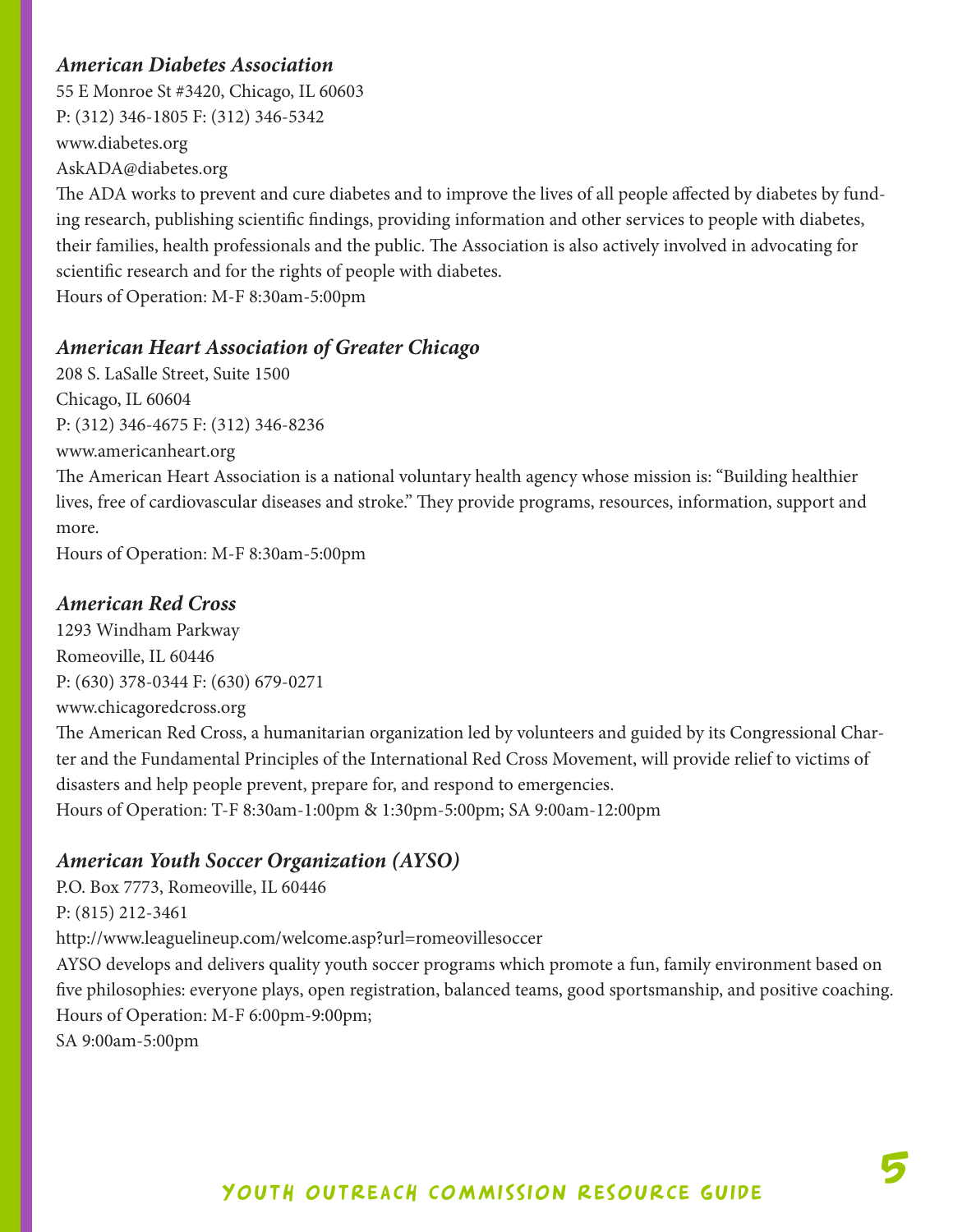# *Aunt Martha's Youth Services*

Chicago Office 542 S. Dearborn Chicago Illinois 60605 United States 877-692-8686 F: (708) 747-3497

www.auntmarthas.org

Aunt Martha's Youth Service Center and Aunt Martha's Healthcare Network is a private, not-for-profit regionally-based agency providingcomplete health and social services for families across Illinois. Aunt Martha's offers a variety of programs and services designed to provide a full continuum of care for children, teens and families. These resources form a spectrum of care that includes: child welfare, healthcare, juvenile justice and prevention services.

Hours of Operation: M-F 9:00am-5:00pm

# *Beverly Skoff Elementary School*

775 Normantown Road, Romeoville, IL 60446 P: (815) 886-8384 F: (815) 886-8389 www.vvsd.org/bse Hours of Operation: M-F 7:00am-4:00pm Contact: Laura Noon, Principal noonlm@vvsd.org

# *Bible Baptist Church and Christian Academy*

301 Normantown Road, Romeoville, IL 60446 P: (815) 886-5618 F: (815) 886-5423 www.bbcromeoville.org biblebaptist@juno.com The mission of Bible Baptist Church is to promote the worship of the Triune God - Father, Son and Holy Spirit; to proclaim and teach the Word of God; to provide opportunity for believers and to grow in grace and in knowledge of the Lord Jesus Christ. The Christian Academy (known as Romeoville Christian Academy) educates children ages 3 through high school. Hours of Operation: Church – M-F 8:00am-5:00pm/School – M-F 8:00am-4:00pm

# *Big Brothers Big Sisters of Will and Grundy County*

417 W. Taylor Street, Joliet, IL 60435 P: (815) 723-BBBS (2227) F: (815) 723-7030 www.bbbswillgrundy.org Mentors children that are at high risk. Hours of Operation: M-F 8:30am-4:30pm

# *Birthright of Joliet*

310 N. Hammes Avenue, Suite L12 Joliet, IL 60435 P: (815) 725-3411 or 1-800-550-4900 www.birthright.org Pregnancy tests and information. Printed material is available, maternity clothes, layettes, diapers, formula, counseling. All services are confidential and free.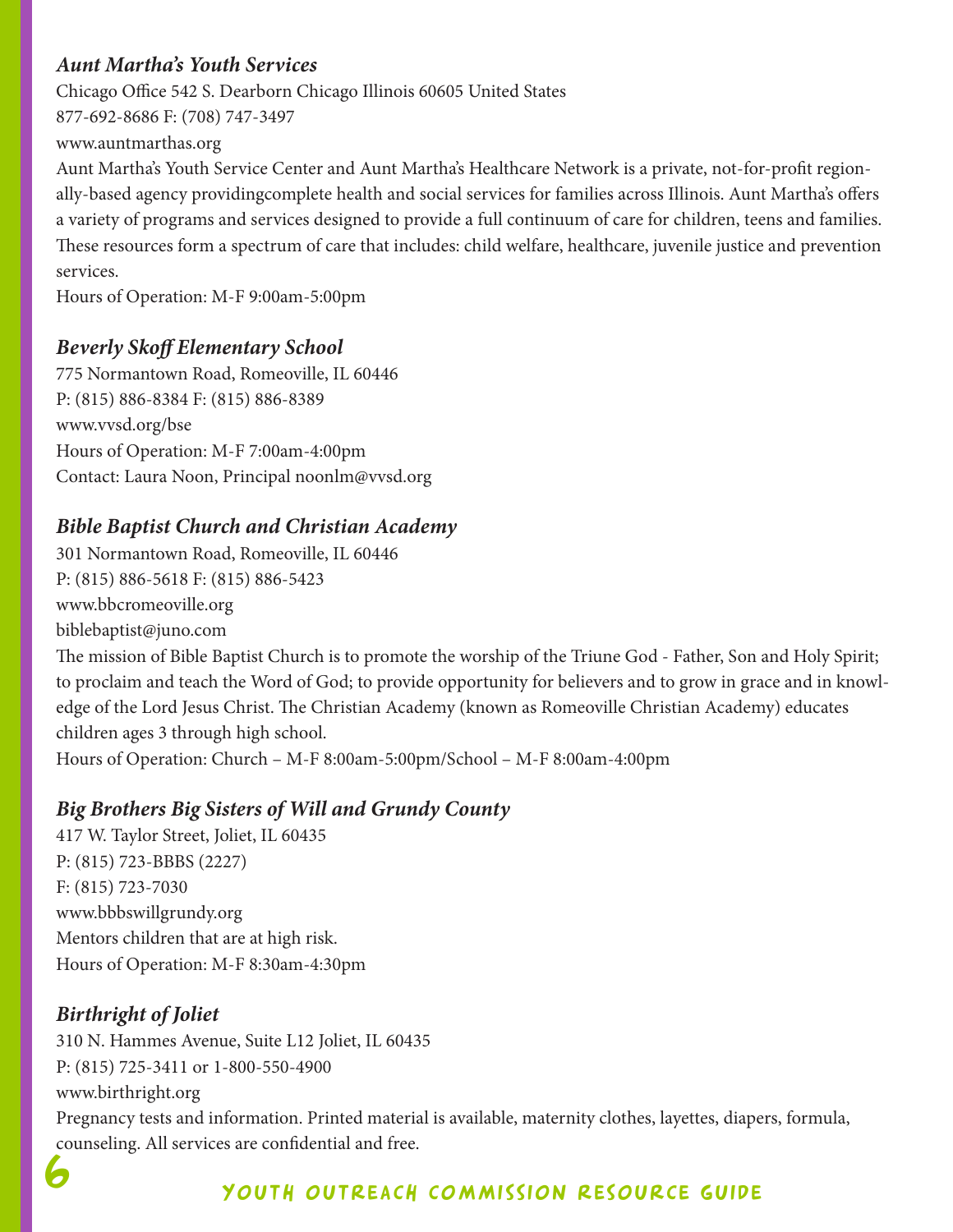# *Bolingbrook Christian Health Center*

151 E. Briarcliff Road, Bolingbrook, IL 60440 P: (630) 783-2832 F: (630) 783-2837 www.bolingbrookchristianhealthcenter.com marksusan3@comcast.net

The Bolingbrook Christian Health Center is housed in the west wing of the New Song Church building and helps patients without insurance. It offers services such as family medicine, pediatrics, geriatrics, physical therapy, optometry, chiropractic, nutritional counseling and pharmacy assistance. They can also refer people to clothing and food pantries and exercise classes, all held in the same facility. Call for an appointment. Hours of Operation: M-W/F 7:00pm-9:00pm; SAT 12:00-3:00 pm (4th Saturday of the month)

*Boy Scout Troop 22*

635 Jordan Avenue, Romeoville, IL 60446 P: (815) 545-0112 www.troop22boyscouts.org Outdoor activities and merit badges in everything from business, computers, electronics, science, sports, and dozens more.

#### *Boy Scouts Rainbow Council*

2600 N. Winterbottom Road, Morris, IL 60450 P: (815) 942-4450 F: (815) 942-6716 www.rcscouts.org Provides individual and group activities to build character and democratic values to enhance the social development of children and young adults. Uses outdoor surroundings to contribute to the mental, physical, and social growth of individuals. Hours of Operation: M-F 9:00am-5:00pm Contact: Steve Miller, Executive Director slmiller@bsamail.org

# *Boys and Girls Club*

226 E. Clinton Street, Joliet, IL 60432 P: (815) 723-3434 F: (815) 723-5187 www.bgca.org scoutmaster@troop22boyscouts.org

Provides educational, recreational and vocational opportunities for kids year round. Club programs and services promote and enhance the development of boys and girls by instilling a sense of competence, usefulness, belonging and influence. Annual membership is \$5 per year.

Hours of Operation: School Year – M-F 2:00-7:30pm/Summer and Holidays – M-F 9:00am-4:30pm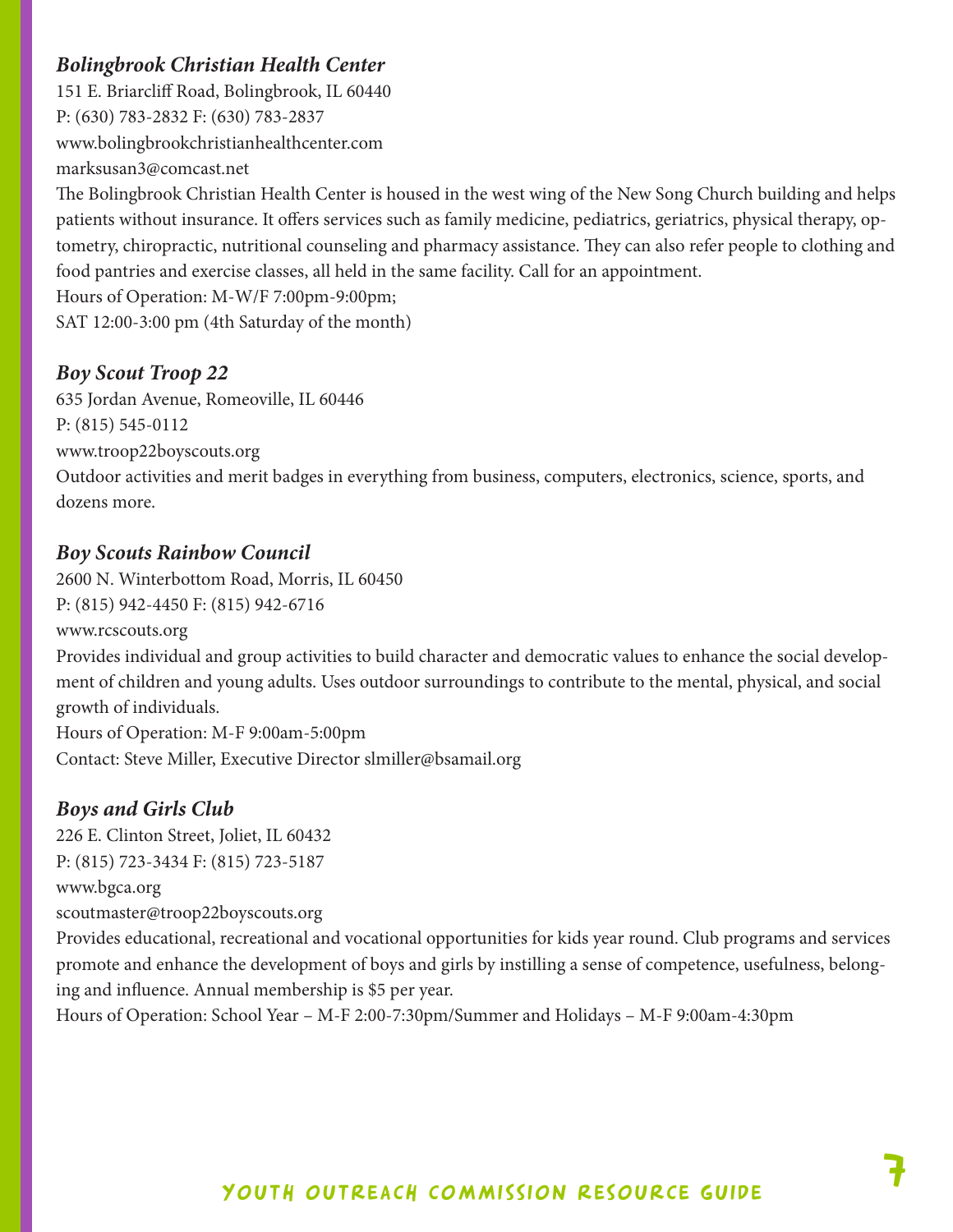# *Bridges to a New Day, nfp*

215 West Romeo Road Romeoville, IL 60446 P: (815) 838-2690 F: (815) 838-2692 www.bridgestoanewday.org Provides individual, marital, family counseling (insurance accepted/fees reduced based on financial need); domestic violence counseling (free to victims and their children); parenting workshops/advocacy. Hours of Operation: M 4:00pm-9:00pm; T/TH 9:00am-9:00pm

# *Camp Fire USA Illinois Prairie Council*

45 W. Roosevelt Road, Lombard, IL 60148 P: (630) 629-5160 F: (630) 629-6324 www.campfireusa-illinois.org info@campfireusa-illinois.org

To provide, through a program of informal education, opportunities for youth to realize their potential and to function effectively as caring, self-directed individuals responsible to themselves and to others, and, as an organization, to seek to improve those conditions in society which affect youth.

Hours of Operation: M-F 9:00am-5:00pm

# *CARES*

P: 1-800-345-9049 24/7

CARES stands for Crisis and Referral Entry Services. It is a service that handles mental health crisis calls for children and youth in Illinois. You should call CARES when a child is at risk to himself or others, and any time you or others think a child is having a mental health crisis.

#### *CASA of Will County*

3200 W. McDonough Street, Joliet, IL 60431 P: (815) 730-7072 F: (815) 730-7073 http://www.casaofwillcounty.org/ The CASA mission is to recruit, train, and supervise volunteer advocates to speak on behalf of children that are victims of abuse and neglect in Will County. CASA volunteers are a child's "voice in court." Hours of Operation: M-F 8:30am-4:30pm Contact: casa@casaofwillcounty.org Rita Facchina, Executive Director rfacchina@casaofwillcounty.org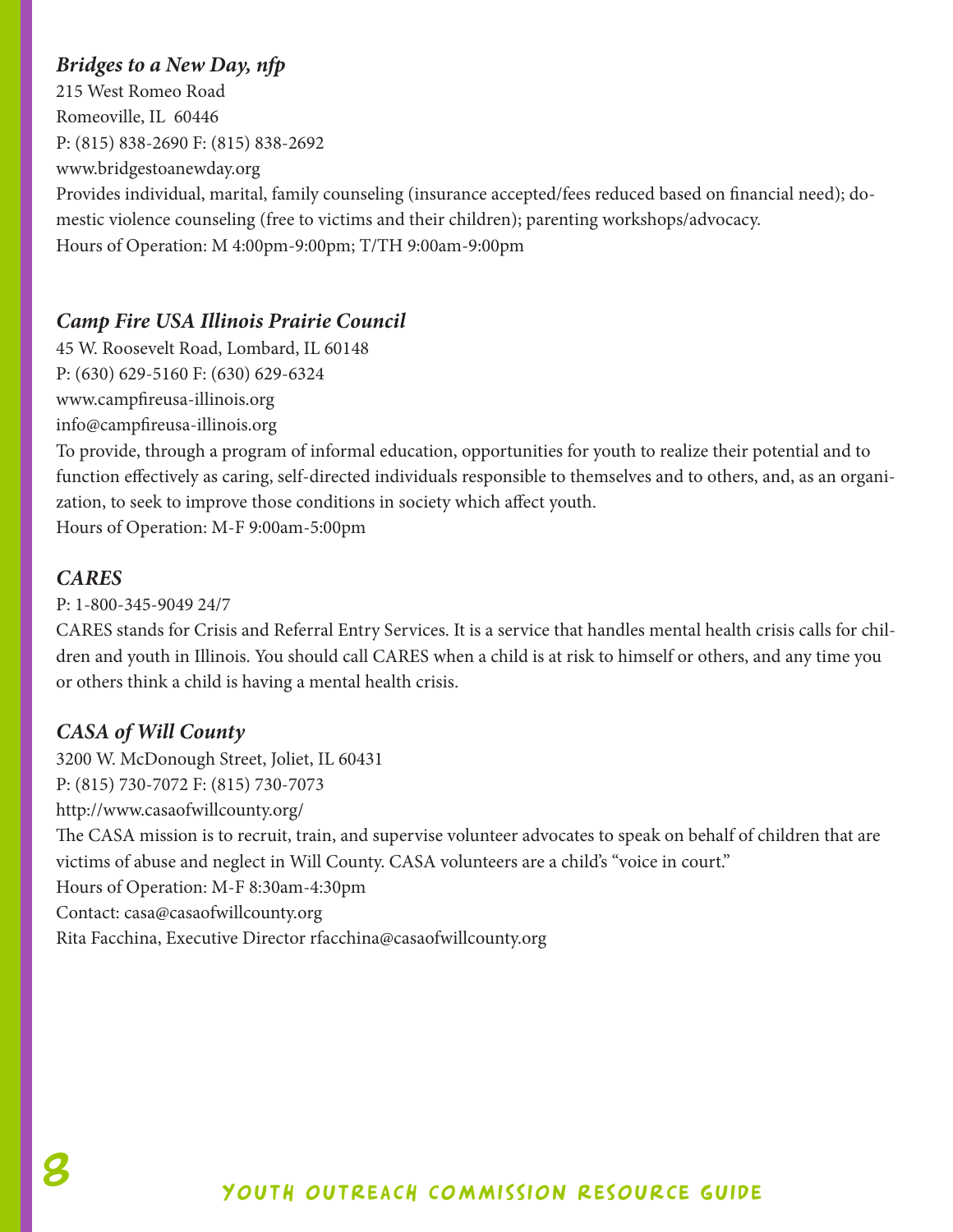# *Catholic Charities*

203 North Ottawa Street, 3rd Floor Joliet, IL 60432 P: (815) 723-3405 F: (815) 723-3452 http://catholiccharitiesjoliet.org/

Offers professional human services, advocates for a just and compassionate society, and brings together members of the community, church, health care, business and government to develop effective responses to human needs. Services include but are not limited to adoption, foster care, clothing and food assistance, school supplies, pregnancy services, parenting classes, housing and rent/mortgage assistance, senior programs and much more. Hours of Operation: M-F 8:30am-4:30pm

# *Center for Family Ministry*

Diocese of Joliet-in-Illinois Blanchette Catholic Center 16555 Weber Road Crest Hill, IL 60403 815-838-5334 (815) 221-6100 www.dioceseofjoliet.org/familyministry familyministry@dioceseofjoliet.org Ministries include peer support groups addressing loss or grief due to death or divorce, marriage preparation, family enrichment programs, training, consultation and programs to help individuals and families find healing and wholeness.

Hours of Operation: M-F 8:30am-4:30pm

# *Center for Family Services*

1720 Randall Road, Aurora, IL 60506 630) 907-2421 www.thementagroup.org

Not-for-profit organization that provides home, community and school-based services to high-risk children and their families in home-based and community settings, as well as in residential settings. Referrals are typically made by a DCFS worker, probation officer or school/school district offiicial.

Hours of Operation: M-F 8:00am-5:00pm; SA-SU By appointment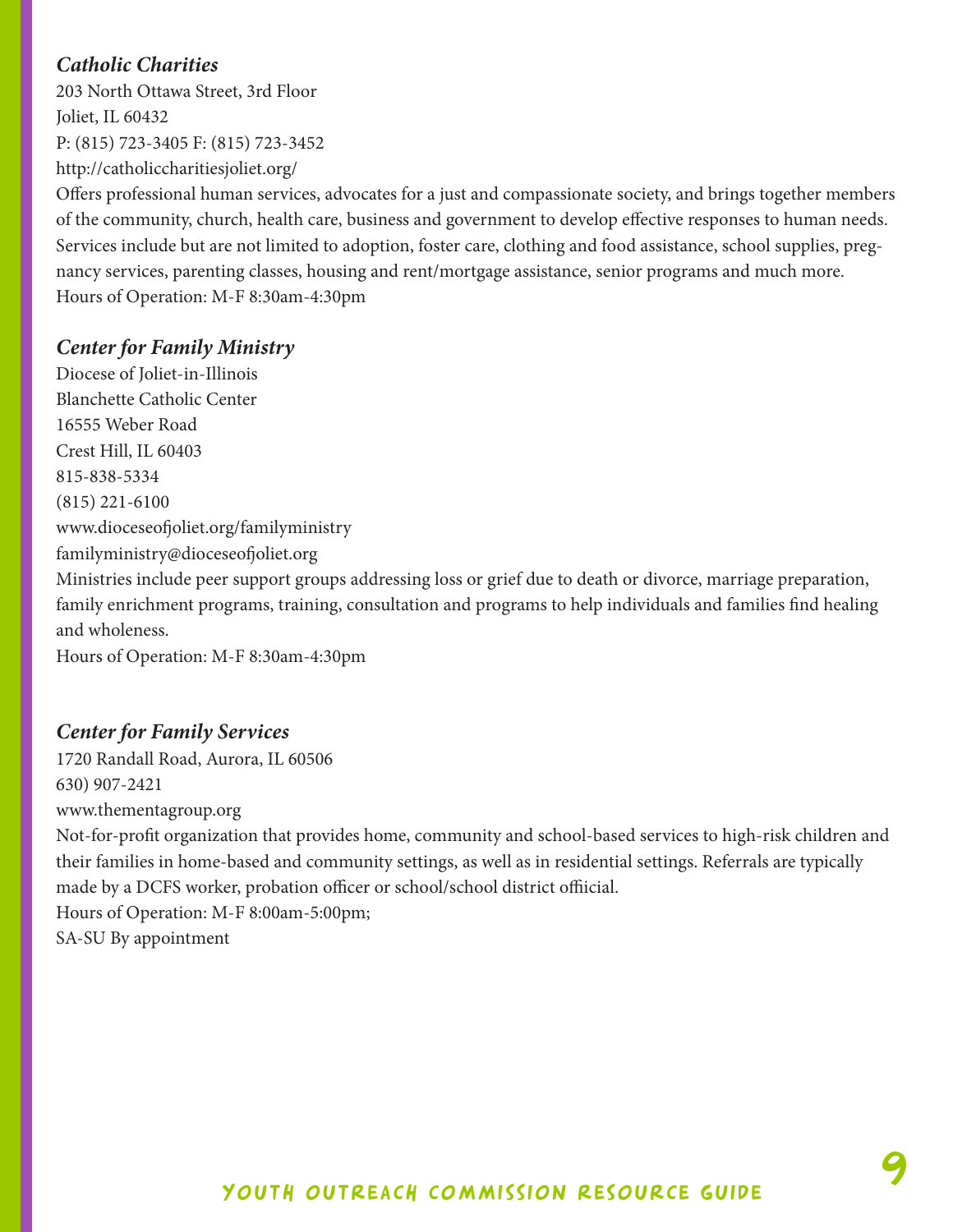# *Chicago Area Alcoholics Anonymous*

180 N. Wabash Avenue, Suite 305 Chicago, IL 60601 P: (312) 346-1475 or 1-800-593-3330 F: (312) 346-5477 www.chicagoaa.org A fellowship of men and women for the purpose of achieving sobriety for its members and helping other alcoholics to achieve sobriety; meeting location varies. Joliet District 51: 815-741-6637 Hours of Operation: M-F 9:00am-5:00pm Calls answered 24/7

# *Child and Family Connections*

2300 Glenwood, Joliet, IL 60435 P: (815) 730-2617 or (888) 329-0633 F: (815) 730-2650 www.illinoisparents.org A statewide system responsible for ensuring a timely response to Early Intervention Services for children under the age of 3 who are experiencing delays in development or have been diagnosed with medical conditions that involve a high probability of developmental delay. Hours of Operation: M-F 8:30am-5:00pm Contact person: Tara Neff Phone: 815-207-5708 e-mail: tneff@swgk.org

# *Child Abuse Hotline*

P: 1-800-25 ABUSE (1-800-252-2873) Hours of Operation: 24/7

# *Child Care Resource and Referral*

801 North Larkin, Suite 202, Joliet, IL 60435 P: (815) 741-1163 or 1-800-552-5526 F: 1-800-741-1170 www.childcarehelp.com Promotes and facilitates the availability of affordable quality child care through assistance, education and advocacy in Will, Grundy, Kendall and Kankakee Counties. F 8:30am-4:30pm (by appointment only)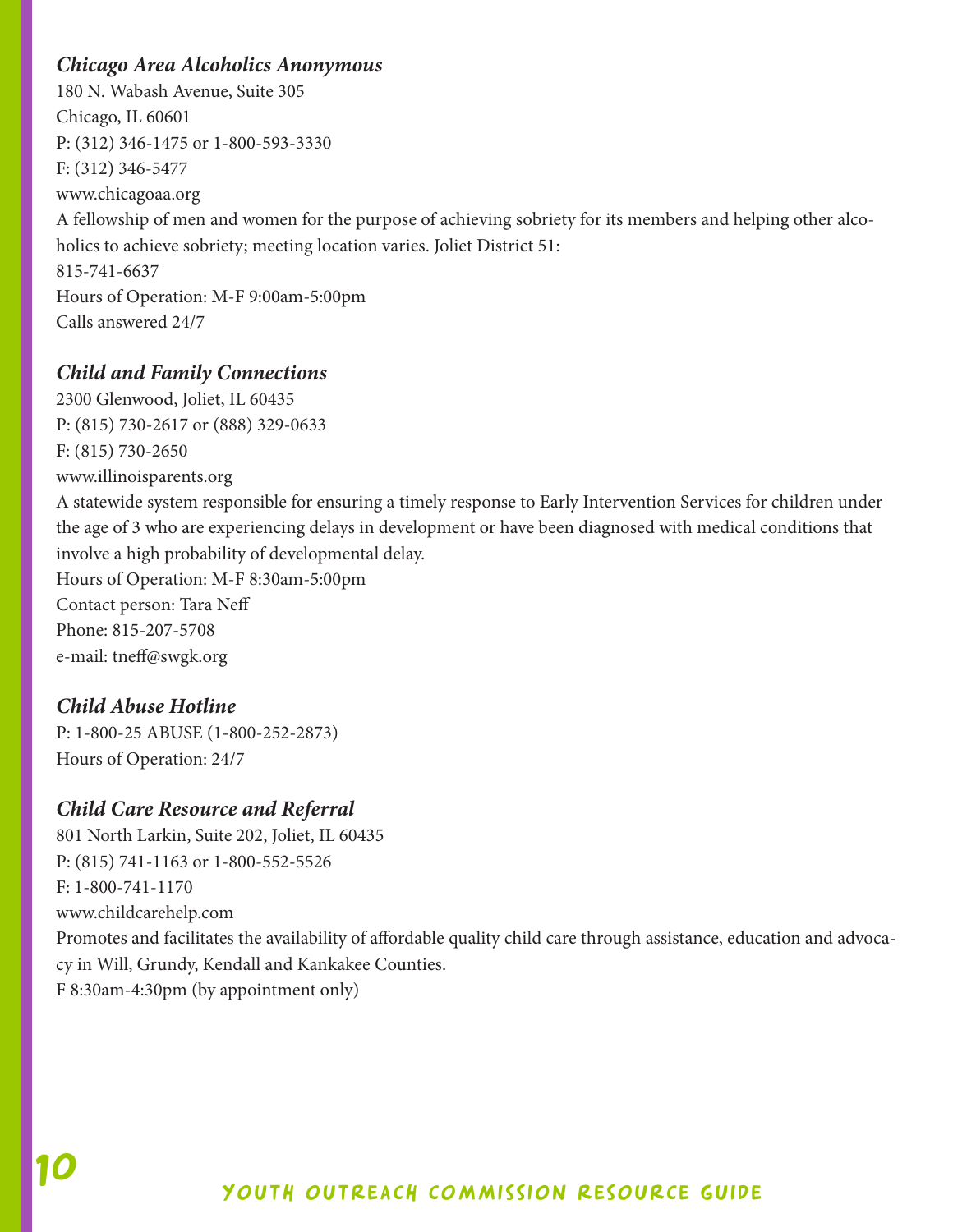# *Child Find*

P.O. Box 277, New Paltz, NY 12561 P: 1-800-I-AM-LOST (1-800-426-5678) or (845) 883-6060 F: (845) 883-6614 www.childfindofamerica.org information@chicldfindofamerica.org A national not-for-profit organization dedicated to the prevention and resolution of child abduction. Offers America's families investigation and location services, kidnapping prevention programs, referral and support services, and mediation services for parental abduction cases all at no cost. Hours of Operation: M-F 8:00am-4:00pm

# *Chivas Premier Soccer Club*

735 Luther Drive, Romeoville, IL 60446 P: (815) 404-0832 chivaspermiersc@gmail.com Local soccer club.

# *Cocaine Hotline*

P: 1-800-274-2042 Hours of Operation: 24/7

# *Community Career Center*

1971 Gowdey Road, Suite 210 Naperville, IL 60563 P: (630) 961-5665 F: (630) 961-1271 www.communitycareercenter.org

ccc@communitycareercenter.org

Assist anyone of workforce age who are unemployed, underemployed, or seeking a career change with the job search process. One-on-one consultations can be scheduled for resumes, interviewing skills, networking skills, job search strategy, job skills transfer, and basic computer skills. We are not a placement agency but provide workstations, Job Bank, and Job Search.

Hours of Operation: M/T/W/TH 9:00am-3:00pm; F/SA 9:00am-1:00pm

# *Community Christian Church*

175 Highpoint Drive, Romeoville, IL 60446 P: (815) 221-2000 www.communitychristian.org tinacaceres@communitychristian.org

Community church that also offers support and recovery groups, high school nights, kids programs and a variety of ministries, including a School for the Arts, International Missions, Recreation and more. Support groups meet on Tuesdays from 7-9 p.m.; Wednesdays from 6:30-8:00pm (Adult small groups with child care) and 7:00- 9:00pm (Jr. High and High School Night); Sundays. Services on Sunday at 9:30 and 11:00 a.m.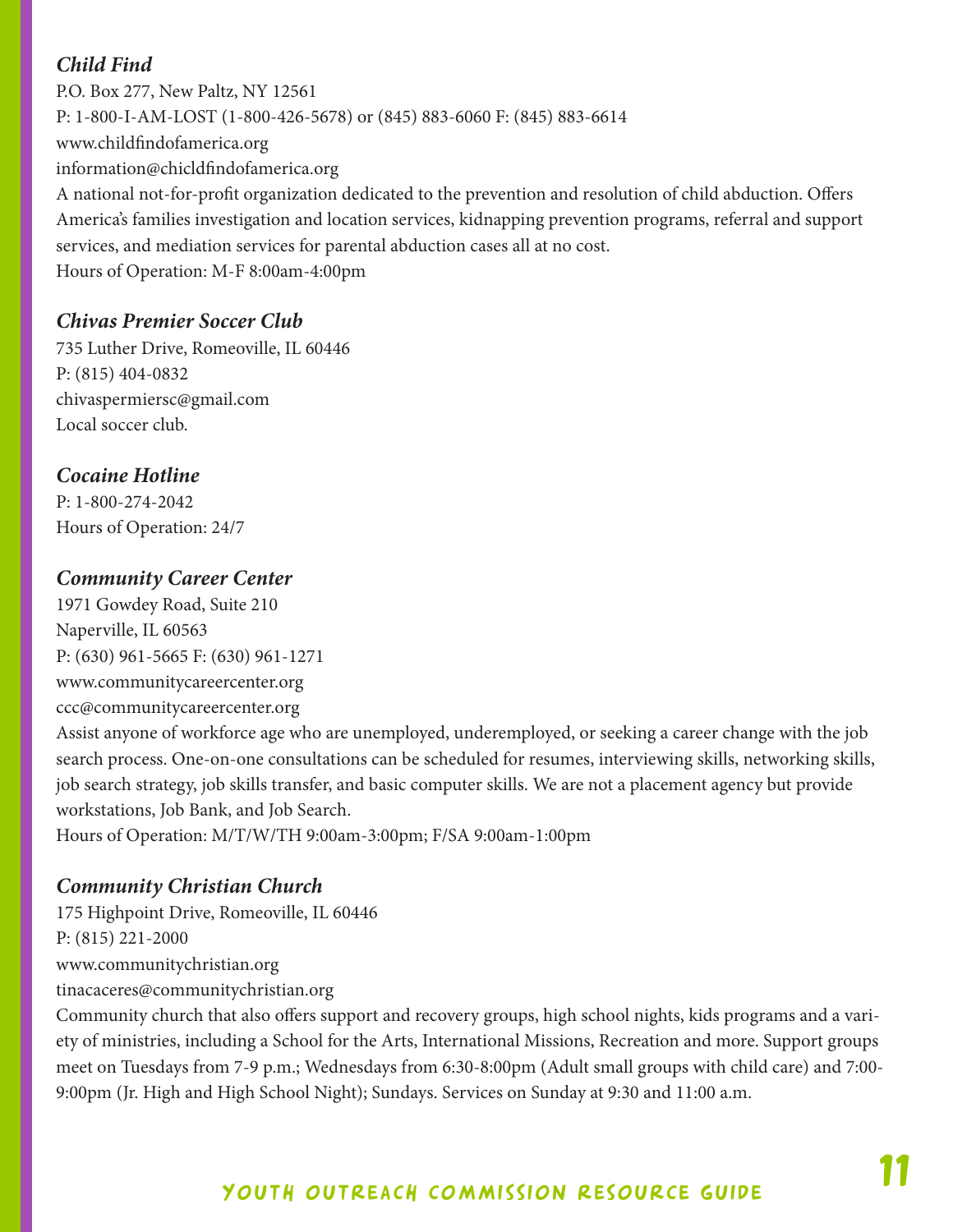# *Community Service Council of Northern Will County*

440 Quadrangle Dr. Suite C Bolingbrook, IL 60440 Telephone: (630) 759-9494 www.thecsc.org

A social service agency serving residents of Romeoville, Bolingbrook, and surrounding communities. Services for family and marital counseling are provided by licensed professional counselors on an affordable fee schedule; housing counseling provided at no cost by agency housing counselors. Also offers Anger Management groups for both adults and teens; DUI evaluations and drug assessments; Domestic Violence program; marital, depression, divorce, parent-child relations, blended marriage concerns, and other counseling. Certified by HUD to provide housing counseling, primarily in the areas of mortgage default and rental evictions. Agency Hours: Monday and Wednesday: 8:30 a.m. - 7:30 p.m. Tuesday, Thursday, Friday: 8:30 a.m. - 4:30 p.m.

Saturday: 8:30 a.m. - 1:30 p.m

# *Consumer Product Safety Commission*

4330 E. West Highway, Bethesda, MD 20814 P: 1-800-638-2772 or (301) 504-7923 F: (301) 504-0124 www.cpsc.gov

Protects the public from unreasonable risks of serious injury or death from more than 15,000 types of consumer products under the agency's jurisdiction; works to ensure the safety of consumer products such as toys, cribs, power tools, cigarette lighters, and household chemicals. Hours of Operation: M-F 8:30am-4:30pm Eastern Time

# *Cornerstone Services, Inc.*

777 Joyce Road, Joliet, IL 60436 p 815.741.7600 / f 815.723.1177 www.cornerstoneservices.org

Cornerstone provides developmental, vocational, rehabilitation, and behavioral health services to people with disabilities, promoting choice, dignity, and the opportunity to live and work in the community. Hours of Operation: M-F 8:00am-4:30pm

# *Crime Stoppers of Will County*

P: 1-800-323-6734 www.crimestoppersofwillcounty.org info@crimestoppersofwillcounty.org Rewards available for anonymous tips leading to arrest and conviction.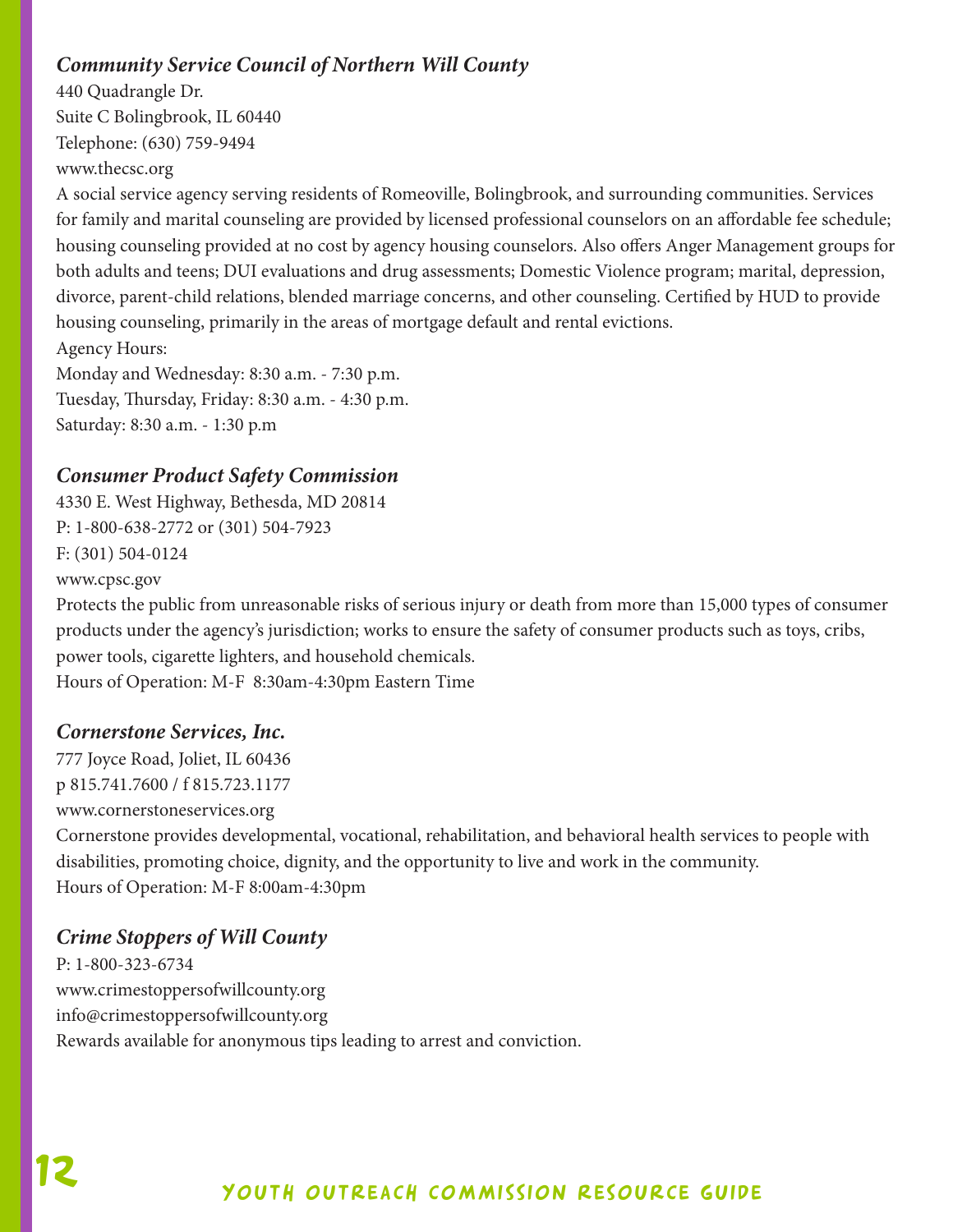# *Crisis Line of Will County*

P: (630) 759-4555 www.crisisline247.org Telephone counseling, information and referral; suicide prevention and crisis intervention; reassurance for the elderly, handicapped, and latch-key children; telephone intake and screening for FISH. Hours of Operation: 24/7

# *Daybreak Center*

611 East Cass, Joliet, IL 60432 P: (815) 774-4663 http://catholiccharitiesjoliet.org/daybreak-center/ Provides emergency housing, food, supportive services and case management to individuals and families 365 days a year, 24 hours a day. Hours of Operation: M-F 8:30am-4:30pm

# *Department of Child and Family Services (DCFS)*

1619 West Jefferson Street, Joliet, IL 60435 P: (815) 730-4000 or Hotline: 1-800-252-2873 F: (815) 730-4060 http://www.state.il.us/dcfs/index.shtml

Aims to protect children who are reported to be abused or neglected and to increase their families' capacity to safely care for them; provides for the well-being of children in DCFS care; provides appropriate, permanent families as quickly as possible for those children who cannot safely return home; early intervention and child abuse prevention activities. Also handles issues on foster care, adoption, and day care licensing. Hours of Operation: M-F 8:30am-5:00pm

# *Diocese of Joliet*

16555 Weber Rd • Crest Hill • IL 60403 • (815) 221-6100 www.dioceseofjoliet.org Roman Catholic Diocese that represents a number of area Catholic churches and schools, as well as offers a variety of social service programs, services and ministries. Hours of Operation: M-TH 8:00am-4:30pm; F 8:00am-1:00pm

# *DuCAP*

201 Canterburry Lane, Suite C Bolingbrook, IL 60440 P: (630) 226-8704 or (630) 671-8000 F: (630) 671-0180 www.ducap.org DuCAP assists local residents and community leaders to organize as a community committee, to take action aimed at encouraging youth to make positive choices. Implemented through a variety of events, mentoring and after school programs. Hours of Operation: After School Program – M-TH 3:00pm-6:00pm/Summer Programs – T-TH 11:00am-3:00pm Contact: Jimmy Barber, jimmy@ducap.org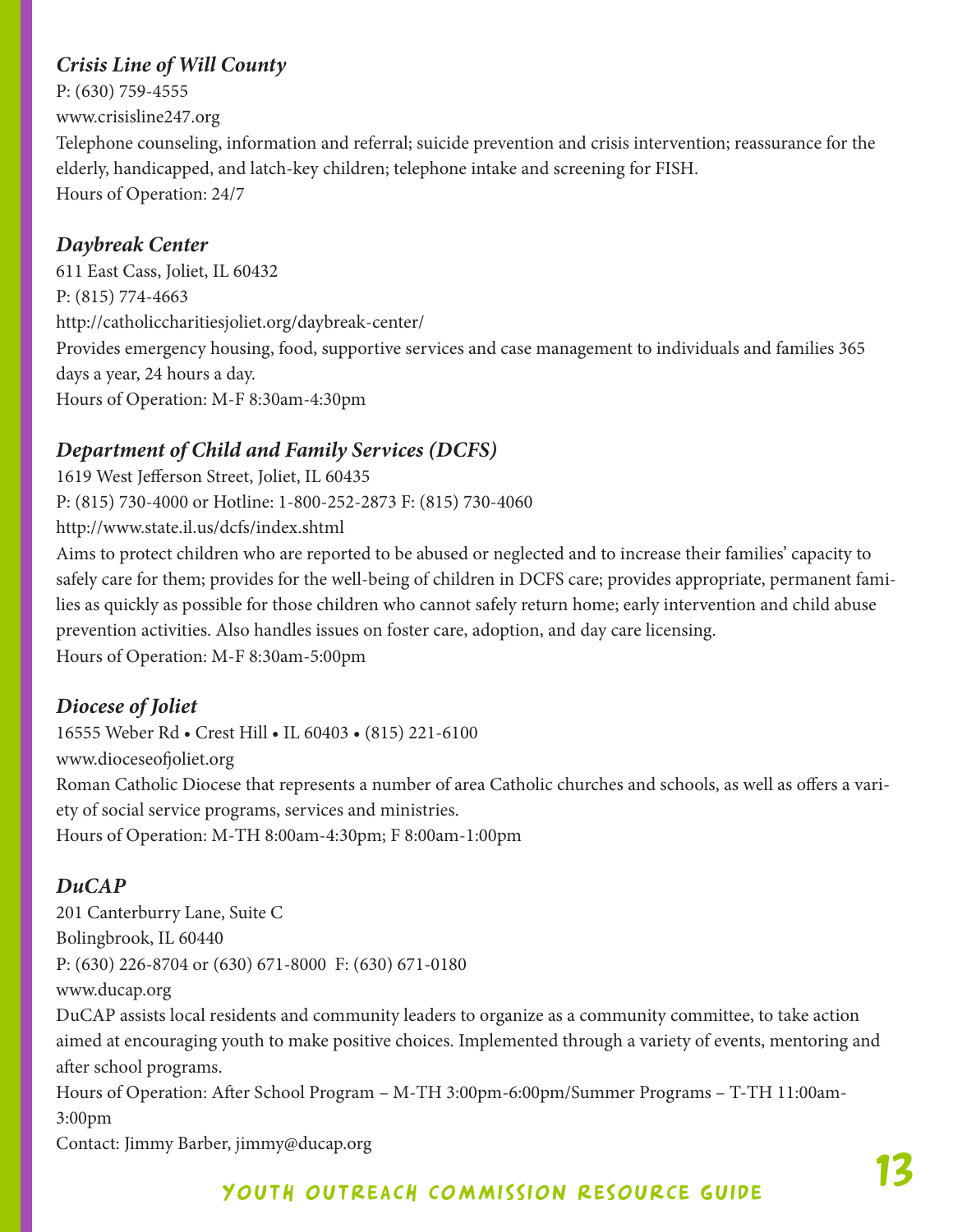# *DuPage Township*

241 Canterbury Lane, Bolingbrook, IL 60440 P: (630) 759-1317 F: (630) 759-3412 www.dupagetownship.com

General and/or emergency assistance for individuals and families living in DuPage Township including property assessment, road and bridge maintenance, senior services, senior and disabled transportation, youth and family services, notary public, marriage licenses and emergency assistance. Also provides youth services that offer fun, low cost educational and recreational programs that encourage healthy life shaping decisions. Hours of Operation: M-F 8:30am-4:30pm

# *DuPage Township Food Pantry*

719 Parkwood, Romeoville, IL 60446 P: (815) 886-7986 www.dupagetownship.com Assists families experiencing a food crisis. Hours of Operation: T/TH 11:00am-2:00pm

# *Easter Seals Joliet Region*

212 Barney Drive, Joliet, IL 60435 P: (815) 725-2194 F: (815) 725-5150 www.joliet.easterseals.com

Provides services to ensure that people living with autism and other disabilities have equal opportunities to live, learn, work and play, including medical rehabilitation, job training and employment, child care, adult day programs, camping and recreation, and much more. Hours of Operation: M-F 7:30am-5:30pm

# *F.I.S.H. Pantry*

Christian Ministry Center: 604 East Ninth Street, Lockport, IL 60441 P: (815) 588-3543 Provides grocery items for area residents all year long and is a tremendous help to families in crisis or living on a fixed income. Families in need of this service should come to the Lockport Township Supervisor's Office and bring proof of residency. Hours of Operation: M/W/F 8:30am-11:45am 301 Veterans Parkway New Lenox, IL 60451 Main Office: 815-485-6197 Development: 815-717-3750 www.trinity-services.org info@trinity-services.org Subsidiary of Trinity Services that provides a wide range of individual, family, marriage, and parent and child counseling, psychotherapy, community education services, and anger management. Hours of Operation: M-TH 9:00am-8:00pm; F 9:00am-7:00pm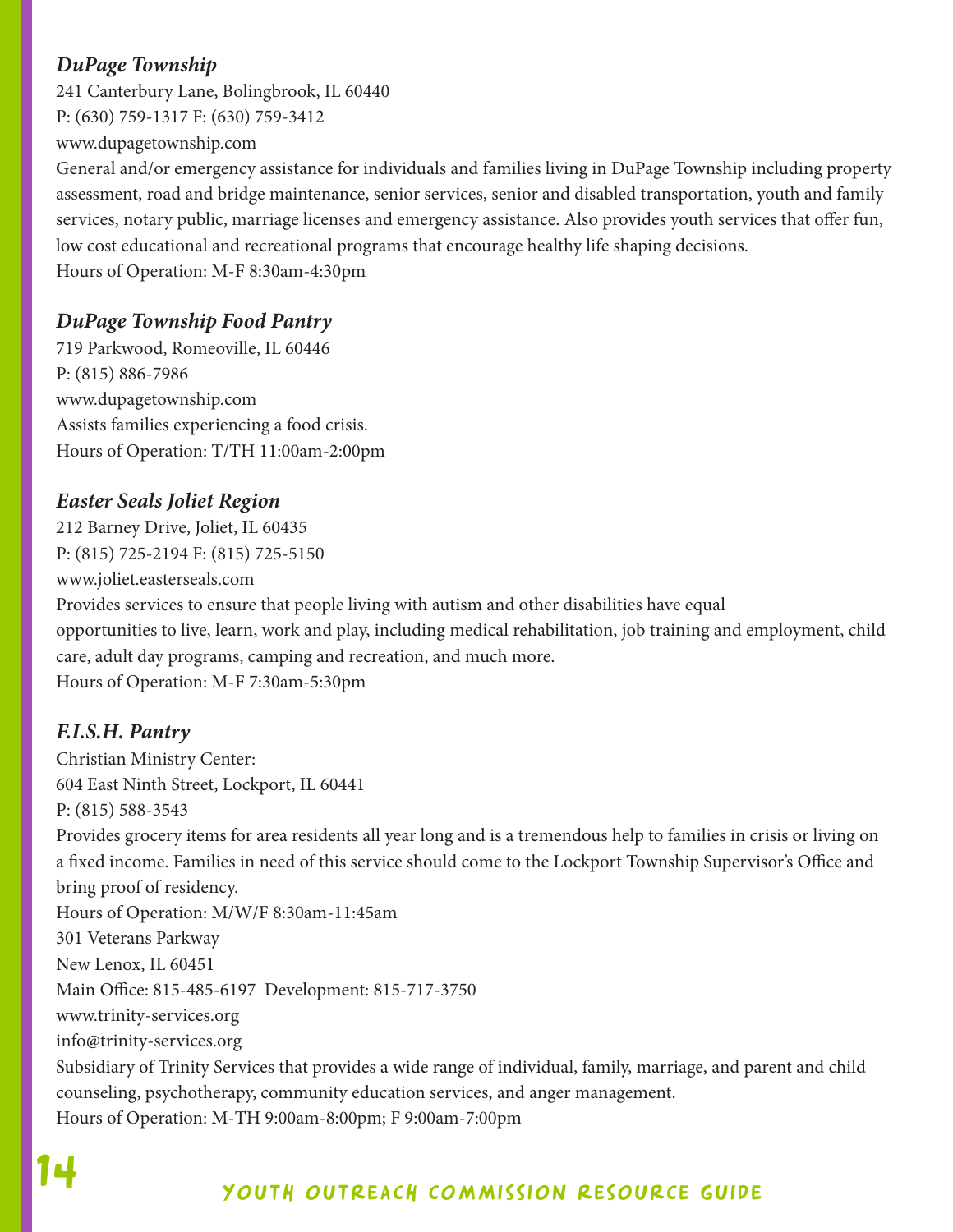# *Family Shelter Service*

605 E. Roosevelt Rd., Wheaton, IL 60187 P: (630) 221-8290 or Hotline: (630) 469-5650 F: (630) 221 8098 www.familyshelterservice.org mail@familyshelterservice.net

Provides services to victims of domestic violence and their children. Services include: 24-hour Hotline, emergency shelter, individual and group counseling for adult victims, individual and group services for children, legal advocacy (specific to DuPage County residents), training for community members and professionals, and prevention education. Counseling locations in Wheaton and Downers Grove. Age limit for boys to stay in shelter is 14; children must be with parent to stay in shelter. No other age restrictions. Hours of Operation: Hotline: 24/7 Office: M-TH 9:00am-7:00pm; F 9:00am-5:00pm Contact: Jennifer Gabrenya, MS, CDVP jenniferg@familyshelterservice.net

# *Friendship Centre at HighPoint*

175 S. HighPoint Drive, Romeoville, IL 60446 P: (815) 588-6130 F: (815) 588-6159 http://www.instituteforcommunity.org/friendship-centre/ The mission of the Friendship Center at HighPoint is to develop quality relationships where people live and work through the power of genuine community. Program areas include family, education and careers, recreation, spiritual, and health and wellness. Offers a variety of programs for all ages as well as an academic enrichment program. Hours of Operation: M-F 8:00am-9:00pm;

SA 8:00am-5:00pm; SU 12:00-5:00pm

#### *Gamblers Anonymous*

P.O. Box 17173 (Headquarters) Los Angeles, CA 90017 P: 1-800-GAMBLER or 213-386-8789 F: (213) 386-0030 www.gamblersanonymous.org isomain@gamblersanonymous.org.

A fellowship of men and women who share their experience, strength and hope with each other so that they may solve their common problem and help others to recover from a gambling problem. The only requirement for membership is a desire to stop gambling.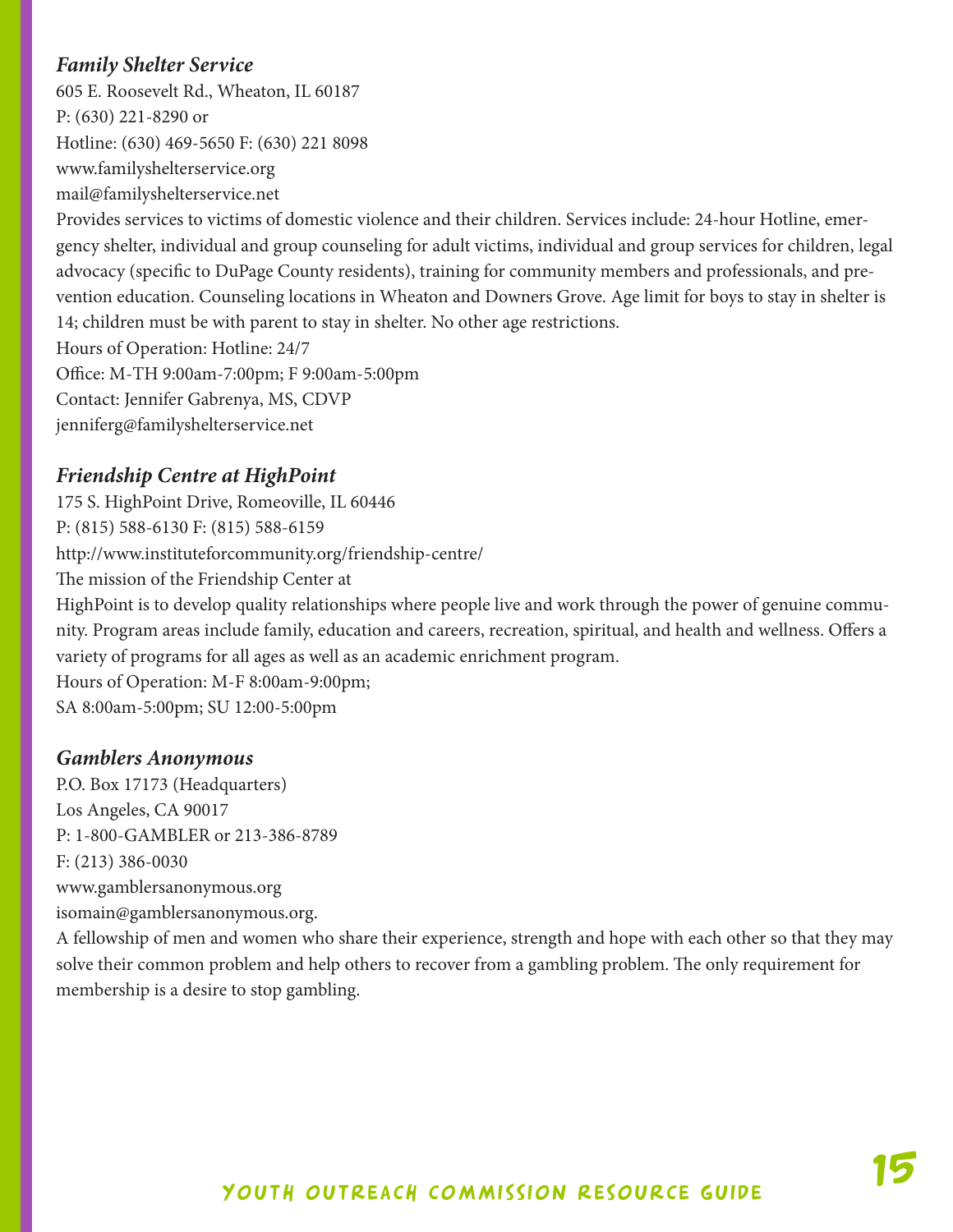# *Girl Scouts of Greater Chicago and Northwest Indiana*

Joliet Regional Service Center: 1551 Spencer Road, Joliet, IL 60433 P: (815) 723-3449 http://www.girlscoutsgcnwi.org/ Girl Scouts is dedicated solely to girls. In partnership with committed adults, girls develop qualities that will serve them all their lives like strong values, social conscience, and conviction about their own potential. Hours of Operation: Gathering Places: Monday – Friday, 8:30 a.m. – 5 p.m. Girl Scout Shops: Monday - Friday, 8:30 a.m. – 5 p.m

# *Good Shepherd Church*

Good Shepherd Church, ELCA 25 Alexander Circle, Romeoville, IL 60446 815-886-4354 | welcome432@gmail.com www.welcome432.org Worship; various forms of assistance provided as monies and resources are available. Other services include food pantry, preschool and more. Hours of Operation: M-SA Varies; SU 8:00-10:00am at the Recreation Center, 900 W. Romeo Road, Romeoville, IL 60446 Contact: Rev. Suzanne Anderson-Hurdle, Pastor revhurdle@sbcglobal.net

# *Greater Joliet Area YMCA*

C.W. Avery Family: 15120 Wallin Drive, Plainfield, IL 60544 P: (815) 267-8600 F: (815) 267-8601 avery@jolietymca.org Smith Family: 1350 S. Briggs Street, Joliet, IL 60433 P: (815) 726-3939 F: (815) 726-3968 smithdesk1@jolietymca.org Galowich Family: 749 Houbolt Road, Joliet, IL 60431 P: (815) 744-3939 F: (815) 729-9628 membership@jolietymca.org www.jolietymca.org Aquatics, wellness and sports programs for youths, teens, adults and families. Hours of Operation: Hours vary upon location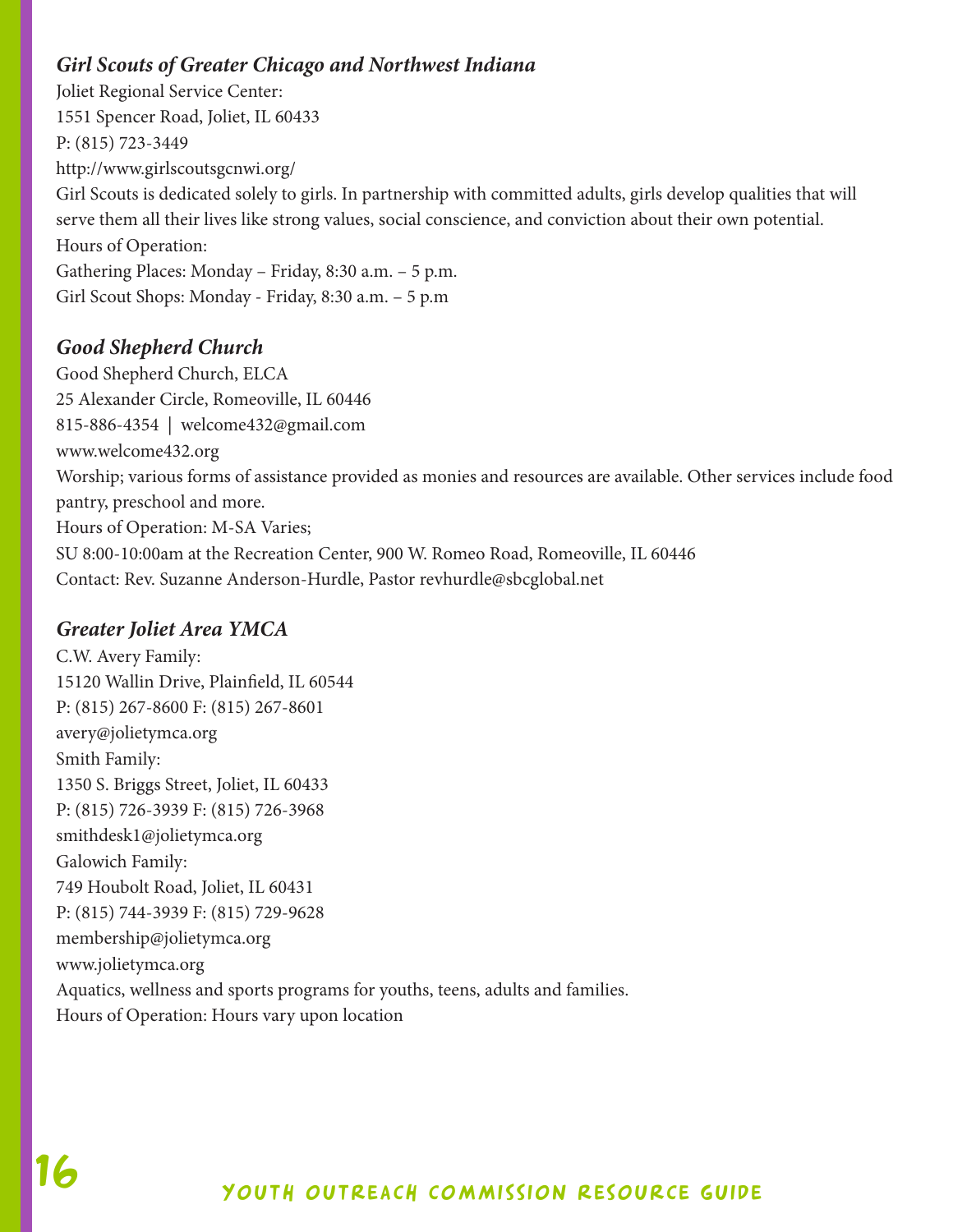# *Guardian Angel Community Services*

1550 Plainfield Road, Joliet, IL 60435 P: (815) 729-0930 F: (815) 744-6087 Domestic Violence Hotline: 815-729-1228 Sexual Assault Hotline: 815730-8984 http://www.gacsprograms.org/

Guardian Angel Community Services is a comprehensive social services agency providing services at no charge or at a minimal fee in key program areas including domestic violence, sexual assault, foster care, before and after school childcare, an alternative high school and preventing child abuse. Services include two 24-hour hotlines, counseling, medical and legal advocacy, support groups, prevention education programs, professional development programs, and a 24-hour emergency shelter for women and children experiencing domestic violence. Hours of Operation: M-F 8:00am-4:30pm; Domestic Violence Hotline and Sexual Assault Hotline - 24/7 Contact: Sheila A. Schmitz, Executive Director sheila@guardianangelhome.org

# *Head Start*

Good Shepherd Center 151 East Briarcliff Road Bolingbrook, IL 60440 630-783-2735 Site Supervisor: Nykisha Barefield http://catholiccharitiesjoliet.org/services/early-childhood-services/ Pre-school program providing educational, health, nutritional, and social services to children and their families. Various locations - call for more information.

# *Heart Haven Outreach (H20)*

201 Canterbury Lane, Bolingbrook, IL 60440 P: (630) 226-8403 F: (630) 226-8507 www.hearthavenoutreach.org info@hearthavenoutreach.org

A nonprofit organization that serves high school teens and families experiencing challenging times. Offers a variety of programs and activities for high school age youth year round. Except for some trips and activities that have a minimal cost, all of the services are free of charge. Transportation is also available to and from programs. The target population is high school students enrolled in Romeoville High School, Bolingbrook High School, or the Phoenix Experience.

Hours of Operation: M/W/F 9:00am-5:00pm; T/TH 1:00pm-9:00pm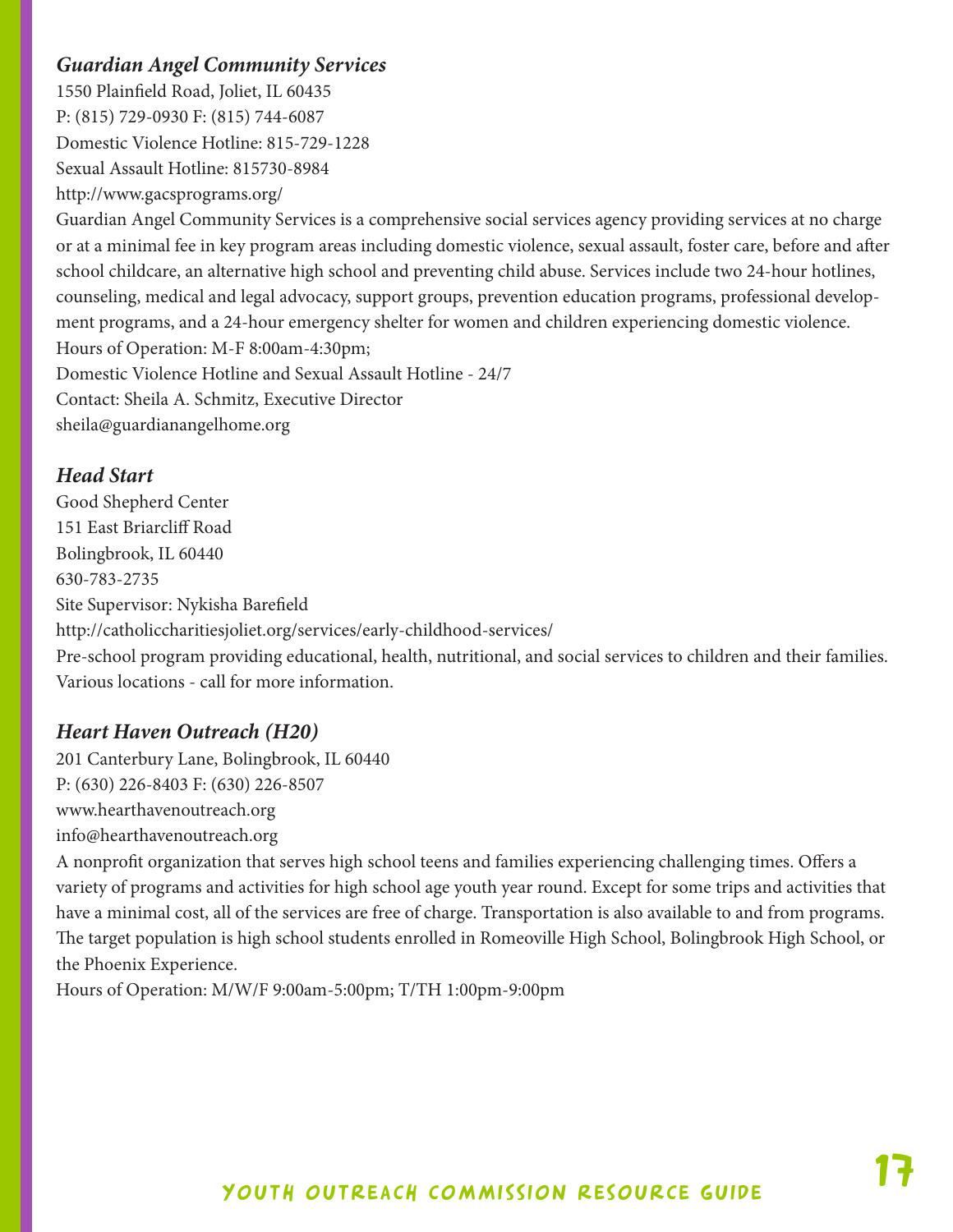# *The H.E.A.R.T. Organization*

201 Canterbury Lane Suite A Bolingbrook, Illinois 60440 Telephone: (630) 226-8742 Ms. JoAnn M. Robinson / Executive Director E-mail: jmr123456@comcast.net http://heartorganization.org/ The H.E.A.R.T. Organization (Helping, Enriching, Advising, Reaching and Teaching) assists juveniles in achieving judicial compliance; offers educational programs which teaches them juvenile law and consequences, social skills training and anger management as a means of deterring them from re-offending. Hours of Operation: By appointment only

# *Heritage Counseling Center*

24020 W. Riverwalk Court, Suite 100 Plainfield, IL 60585 P: (815) 577-8970 F: (815) 577-8988 www.heritagecounseling.com info@heritagecounseling.com Transforming troubled individuals and families through professional Christian Counseling Contacts: Rachael DeWitt

# *Hinsdale Family Medicine Center of Bolingbrook*

420 Remington Boulevard, Suite 230, Bolingbrook, IL 60440 P: (630) 312-6100 F: (630) 312-6824 www.keepingyouwell.com Offers family medicine services by appointment only. Hours of Operation: M/TH 8:30am-8:00pm; T/F 8:30am-5:00pm; W 8:30am-12:00pm

# *Illinois Child Support Enforcement*

16 W. Cass Street, 4th Floor, Joliet, IL 60432 P: 1-800-447-4278 http://www.childsupportillinois.com/ Provides Child Support Enforcement services to help ensure that Illinois children receive financial support from both parents. Hours of Operation: 24/7

# *Illinois Department of Employment Security (Illinois WorkNet Center)*

321 Quadrangle Drive, Bolingbrook, IL 60440 P: (630) 759-0647 F: (630) 759-0691

http://www.ides.illinois.gov/Pages/default.aspx

Job finding assistance for youth and adults such as job boards, career advice columns and information on public assistance, public health services and resources for people with developmental disabilities. Employers can find resources for recruiting and hiring targeted groups of job seekers, including ex-cons, people with disabilities and foreign workers. Employers can also get help on handling workplace challenges.

Hours of Operation: M-F 8:30am-5:00pm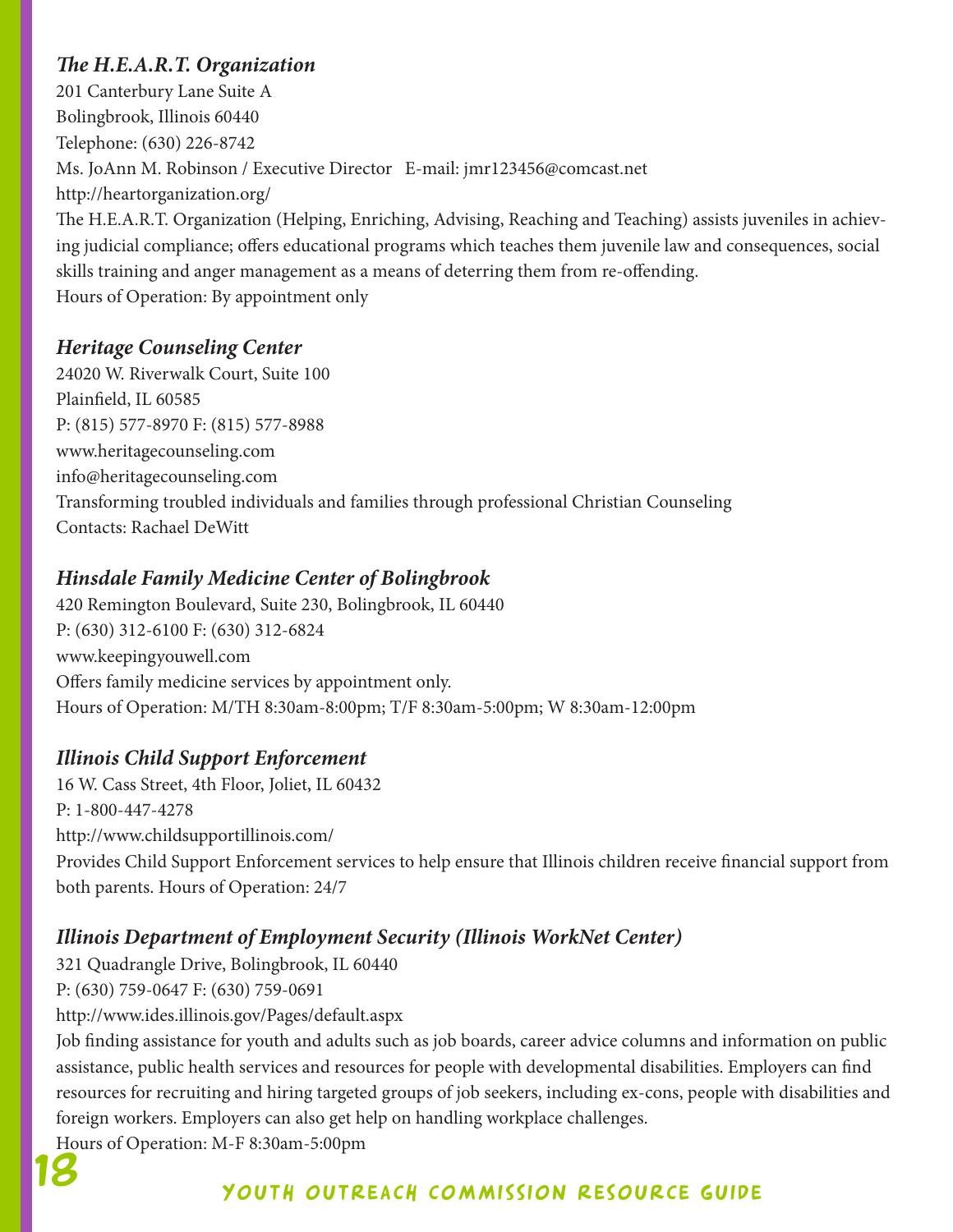# *Illinois Department of Human Services*

DHS Family Community Resource Center in Will County Family Community Resource Center 45 East Webster Street Joliet, IL 60432 Phone: (815) 740-5350 TTY: (866) 322-2586 Fax: (815) 740-5313 Hours: 8:30 a.m. - 5:00 p.m. Monday - Friday (except state holidays) Receives applications for Cash, SNAP, and Medical Assistance by fax, mail or in person. www.dhs.state.il.us Helps people meet basic needs, cope with illness, emergencies, or other challenges to self-sufficiency. Services for eligible residents include food stamps, medical programs (i.e., KidCare Healthcare Program), Temporary Assistance for Needy Families (TANF), emergency services, WIC, and disability and rehabilitation services. Office locations vary depending upon type of service. Hours of Operation: M-F 8:00am-5:30pm

# *Illinois Poison Center*

222 S. Riverside Plaza, Suite 1900 Chicago, IL 60606 P: 1-800-222-1222 or (312) 906-6136 F: (312) 627-8006 www.mchc.org/ipc The Illinois Poison Center serves all of Illinois 24 hours a day, 365 days a year. Staffed by nurses, physicians, pharmacists and other poison specialists, the IPC offers free, confidential poison prevention advice and treatment recommendations via a toll-free hotline. Hours of Operation: 24/7

#### *SAFE KIDS Coalition*

1301 Pennsylvania Avenue N.W. Suite 1000 Washington, DC 20004 Phone: 202.662.0600 Fax: 202.393.2072 - See more at: http://www.usa.safekids.org/contact-us#sthash.7ippvnz8.dpuf www.usa.safekids.org The Illinois SAFEKIDS Coalition is part of a nationwide effort to reduce unintentional injury and death among children younger than 15 years of age. The coalition provides information and resources for six targeted areas: traffic crashes (bicycle, pedestrian and motor vehicle), fires and burns, drownings, falls, poisoning and unintentional shootings.

contact Julie Kenneally, Public Relations Associate, 202-662-4472, jkenneally@safekids.org.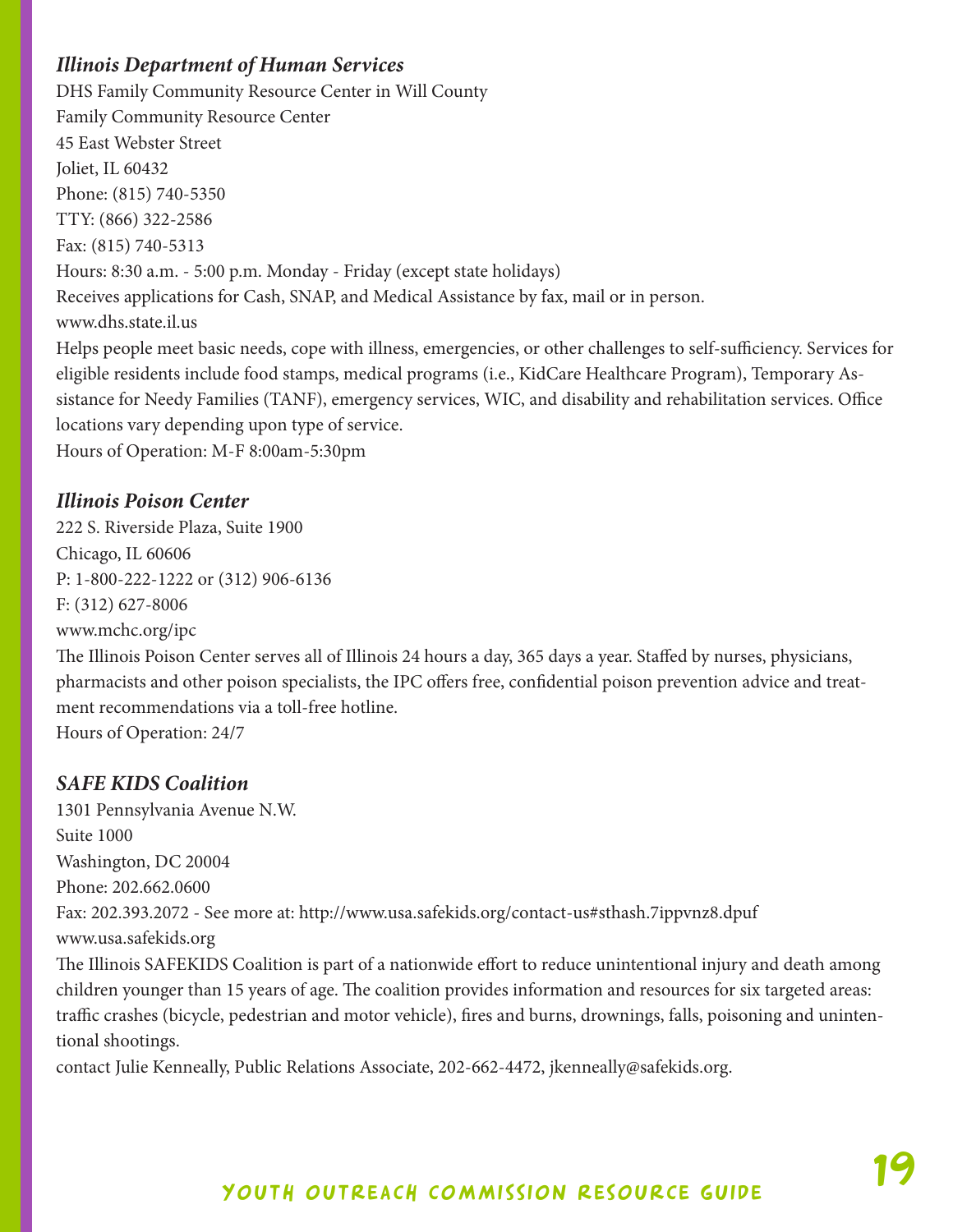# *Canlan Ice Sports*

1581 W. Normantown Road Romeoville, IL 60446 http://www.icesports.com/Romeoville/about-us.aspx P: (815) 886-4423 F: (815) 886-7893 Canlan Ice Sports Romeoville is a 3-sheet ice facility featuring industry leading sport development programs, leagues, special events and birthday parties. It's the premier skating facility in Romeoville, IL located 45 minutes from downtown Chicago off of I-55 and Weber Rd. Hours of Operation: M-SU 8:00am-9:00pm

# *Irene King Elementary School*

301 Eaton Avenue, Romeoville, IL 60446 P: (815) 886-3380 F: (815) 886-7840 www.vvsd.org/ihk Hours of Operation: M-F 7:00am-4:00pm Contact: April Vacik, Principal vacikam@vvsd.org

# *John J. Lukancic Middle School*

725 Normantown Road, Romeoville, IL 60446 P: (815) 886-2216 F: (815) 886-2264 www.vvsd.org/jjl Middle school offering educational services as well as a variety of extracurricular activities. Hours of Operation: M-F 7:00am-4:00pm Contact: Tricia Rollerson, Principal rollersontl@vvsd.org

# *Joliet Housing Authority*

6 S. Broadway Street, Joliet, IL 60436 P: (815) 727-0611 F: (815) 727-2073 www.hajoliet.org Provides referrals for Section 8 and public housing inquiries. Hours of Operation: M-F 8:00 am-4:30 pm

# *Joliet Junior College*

1216 Houbolt Avenue, Joliet, IL 60436 P: (815) 729-9020 www.jjc.cc.il.us

Comprehensive community college offering pre-baccalaureate program for students planning to transfer to a four-year university. North Campus is in Romeoville. Also offers support programs and services such as financial assistance, adult education, job training, employment, GED review, career and vocational counseling, English as a Second Language classes, Citizenship Test review, Displaced Homemakers programs and other women and family programs for adult students and their families.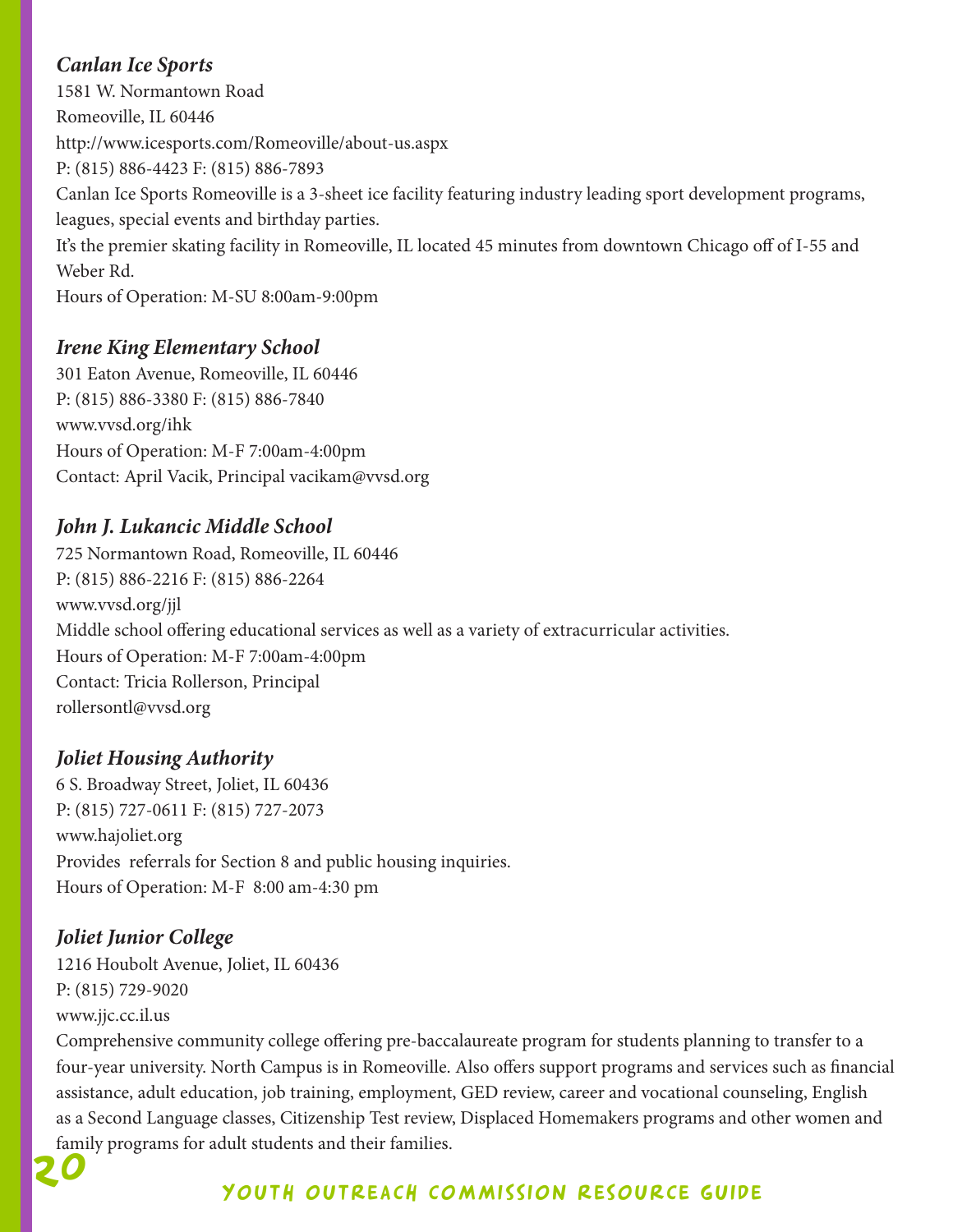# *Kenneth L. Hermansen Elementary School*

101 Wesglen Parkway, Romeoville, IL 60446 P: (815) 886-7581 F: (815) 886-5593 www.vvsd.org/klh Hours of Operation: M-F 7:00am-4:00pm Contact: Jacqueline Mitchem, Principal mitchemjm@vvsd.org

# *Kiwanis Club*

Meeting location is Bolingbrook Golf Club: 2001 Rodeo Drive, Bolingbrook, IL 60490 www.kiwanis.org Works to develop future generations of leaders by revitalizing neighborhoods, organizing youth sports programs, tutoring, building playgrounds, and performing countless other projects to help children and communities. Hours of Operation: Meets 1st and 3rd Wednesday at 12:00pm Contact: BRKiwanisclub@gmail.com

# *Lewis University*

One University Parkway, Romeoville, IL 60446 P: (815) 838-0500 www.lewisu.edu Undergraduate programs in over 50 majors including aviation, education, nursing, and business. Masters programs, scholarships and grants, on-campus dormitories, career counseling, evening courses and more. Hours of Operation: M-F 8:30am-5:00pm

# *Linden Oaks at Edwards*

801 South Washington Street, Naperville, IL 60540 P: (630) 305-5500 http://www.edward.org/lindenoaks Psychiatric facility of Edwards Hospital that addresses the behavioral, emotional, and substance abuse needs of children, adolescents, and adults. Free confidential assessments for behavioral health issues such as depression, anxiety, eating disorders and more. Hours of Operation: 24/7.

# *Lockport Township*

222 East 9th Street (3rd Floor) Lockport, IL 60441 P: (see website) F: (815) 838-7915 www.lockporttownship.com

General and/or emergency assistance for individuals and families living in Lockport Township including property assessments, road and bridge maintenance, senior services and transportation, "Meals on Wheels," youth and family services, medical closet, Mobile Driver's License facility, Kinderprint Child ID Kits, food pantry and notary public. Also provides the opportunity to contact and meet with elected officials.

Hours of Operation: M-T/TH-F 9:00am-4:00pm; W 9:00am-12:00pm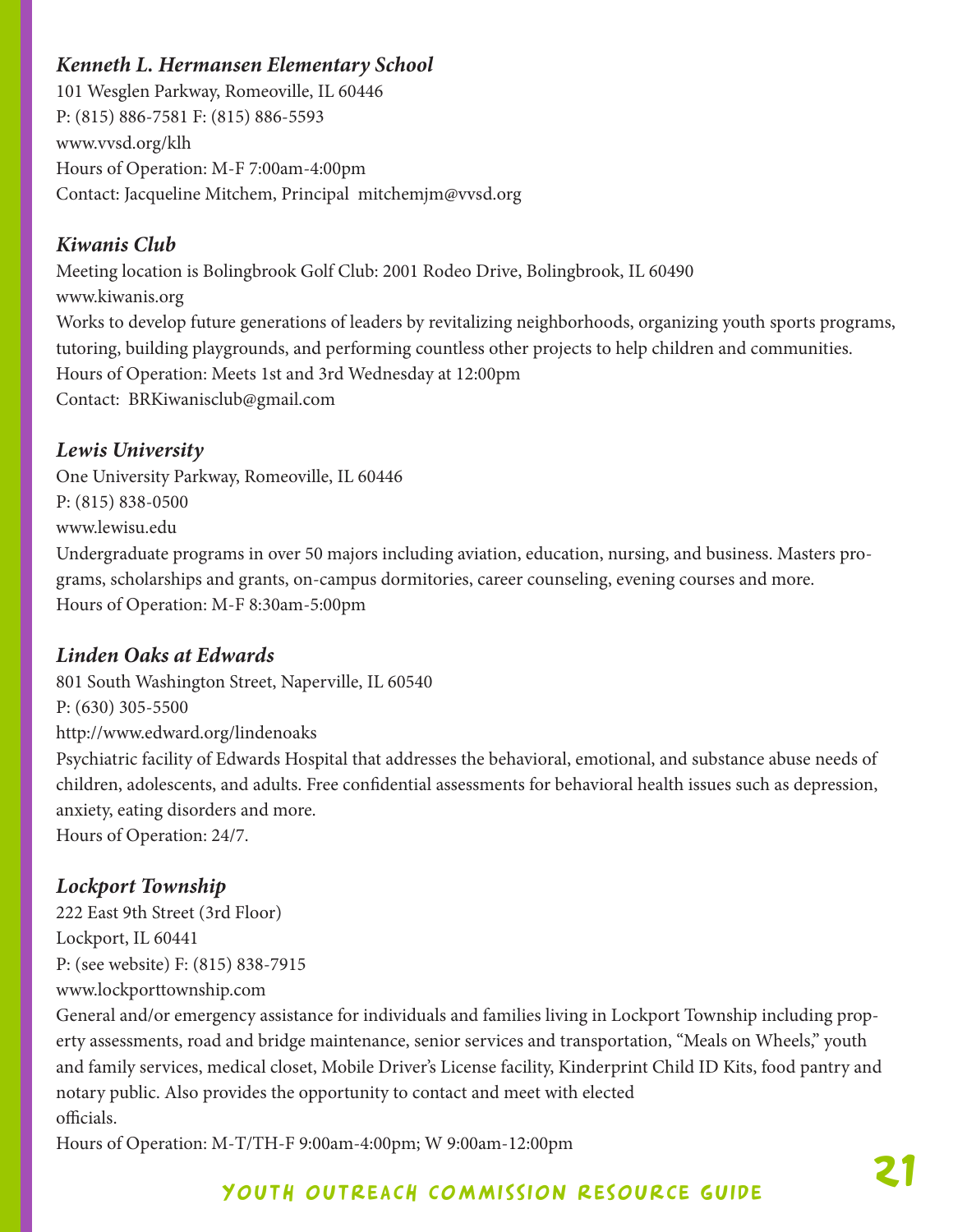# *Lockport Township Park District*

1911 S. Lawrence Ave. Lockport, IL 60441| 815-838-1183 www.lockportpark.org Provides recreational and social activities/events for all ages. Hours of Operation: Office – M-F 7:00am-7:00pm; SA 12:00-5:00pm Challenge Fitness – M-F 5:30am-10:00pm; SA-SU 5:30am-6:30pm

# *MorningStar Mission Ministries, Inc.*

350 East Washington Street, Joliet, IL 60433 P: (815) 722-5780 F: (815) 726-9450 www.morningstarmission.org info@morningstarmission.org Services include counseling center, women and family recovery center, thrift store and an advance transitional housing program, as well as specific programs for men, women and children. Also provides a men's emergency shelter.

Hours of Operation: Office – M-F 8:30am-5:00pm Shelter – M-SU Open after 6:30pm

# *Muscular Dystrophy Association/Joliet*

3180 Theodore Street, Unit #4 Joliet, IL 60435 P: (815) 741-3851 F: (815) 741-3903 www.mda.org joliet@mdausa.org The Muscular Dystrophy Association is a voluntary health agency - a dedicated partnership between scientists and concerned citizens aimed at conquering neuromuscular diseases that affect more than a million Americans. The Association's comprehensive service program includes medical examinations, flu shots, support groups, MDA summer camps for youngsters, and assistance with purchase of wheelchairs and leg braces. Hours of Operation: M-F 9:00am-5:00pm Contact: Ellen Scieszka escieszka@mdausa.org

#### *Narcotics Anonymous - Chicagoland Region*

P: (708) 848-4884 www.chicagona.org A non-profit fellowship of men and women for whom drugs have become a major problem; recovering addicts who meet regularly to help each other stay clean. Meeting locations vary.

# 22 Youth outreach commission resource guide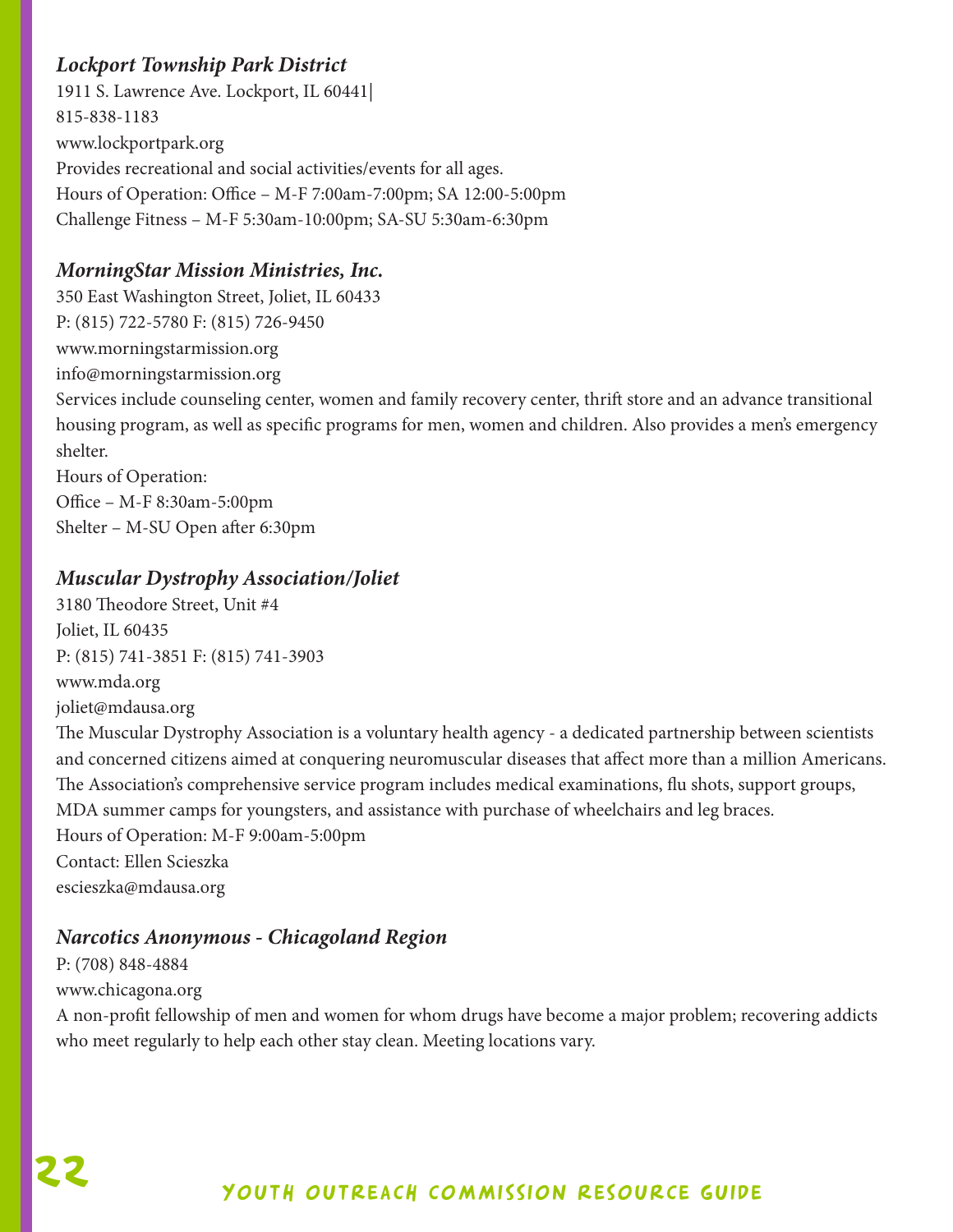# *National Center for Missing and Exploited*

Children Hotline 699 Prince Street, Alexandria, VA 22314 P: 1-800-THE-LOST (1-800-843-5678) F: 703-224-2122 www.missingkids.com

The nation's resource center for child protection - provides a hotline and information on missing and exploited children as well as resources for parents, law enforcement, attorneys and the media.

# *National Runaway Safeline*

3080 N. Lincoln Ave., Chicago, IL 60657 Hotline: (1-800-786-2929) Business Phone: ( 773) 880-9860 F: (773) 929-5150

www.1800runaway.org The mission of the National Runaway Safeline to help keep America's runaways and at-risk youth safe and off the streets. It provides education and solution-focused interventions, offers non-sectarian, non-judgmental support, respects confidentiality, collaborates with volunteers, and responds to at-risk youth and their families 24 hours a day.

Hours of Operation: 24/7

# *New Song Church*

151 E. Briarcliff Road, Bolingbrook, IL 60440 P: (630) 739-2824 F: (630) 739-2899 www.newsong-church.com Church that also offers ministries which include a food and clothing pantry, Head Start program, the Bolingbrook Christian Health Center and more. Hours of Operation: M-TH 9:00am-5:00pm; Food and Clothing Pantry: TH 7:00-9:00pm; Service: SU 10:30 Sunday School Classes: SU 9:00 AM

# *Office of Hispanic Ministry at St. Charles*

Pastoral Center (Moved not in Romeoville anymore according to Diocese website) 402 S. Independence Boulevard Romeoville, IL 60446 P: (815) 434-4037 www.dioceseofjoliet.org/ohm Catholic Church services and programs for the Spanish speaking population: evangelization; social justice; marriage and marriage preparation; baptism; communion; adult education and youth services. Hours of Operation: M-F 8:30am-4:30pm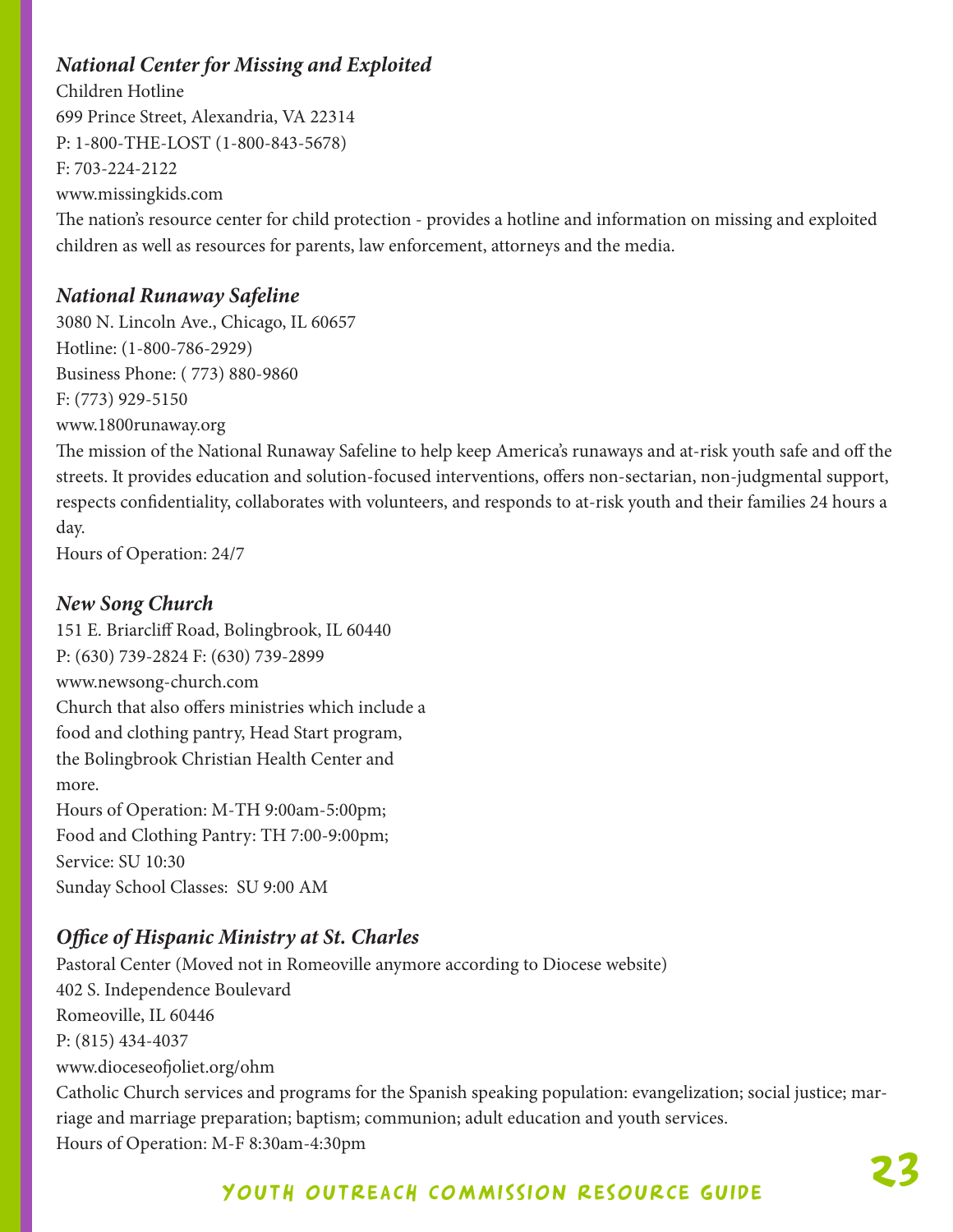# *Plainfield Community Consolidated School*

District #202 15732 Howard Street, Plainfield, IL 60544 P: (815) 577-4000 F: (815) 436-7824 http://www.psd202.org/pages/PlainfieldSD202 Pre-kindergarten-12th grade community unit school district providing a comprehensive, proactive public education program to nearly 30,000 students in 30 schools, from a 64-square-mile area comprising all or parts of Plainfield, Joliet, Bolingbrook, Romeoville, Naperville, Lockport, Crest Hill and Will and Kendall Counties. Hours of Operation: M-F 8:00am-4:30pm Contact: Dr. John Harper, Superintendent - Jharper@psd202.org Tom Hernandez, Director of Community Relations - tahernan@psd202.org

# *Plainfield Park District*

23729 W. Ottawa Street, Plainfield, IL 60544

P: (815) 436-8812 F: (815) 436-8935

www.plainfieldparkdistrict.com

administration@plainfieldparkdistrict.com

The Plainfield Park District is a separate and distinct public agency with the primary purpose of providing park sites and facilities, as well as recreation programs and services, to meet the needs of all residents in a district that encompasses all of Plainfield Township and portions of Wheatland Township in Will County and Na-Au-Say Township in Kendall County, and areas of Bolingbrook, Crest Hill, Joliet, Plainfield and Romeoville, as well as some unincorporated areas.

Hours of Operation: M-TH 8:30am-6:00pm; F 8:30am-4:30pm Sa 9:00 am – 12:00 pm Contact: administration@plainfieldparkdistrict.com

# *Plainfield Public Library*

15025 S. Illinois Street, Plainfield, IL 60544 P: (815) 436-6639 F: (815) 439-2878 http://www.plainfieldpubliclibrary.org/ The Plainfield Public Library offers educational and recreational programs for all ages. Look for new and exciting programs throughout the year. Visit us today! Hours of Operation: M-TH 9:00am-9:00pm; F-SA 9:00am-5:00pm; SU 1:00pm-5:00pm (September-May) Contact: Julie Milavec, jmmilavec@plainfieldpubliclibrary.org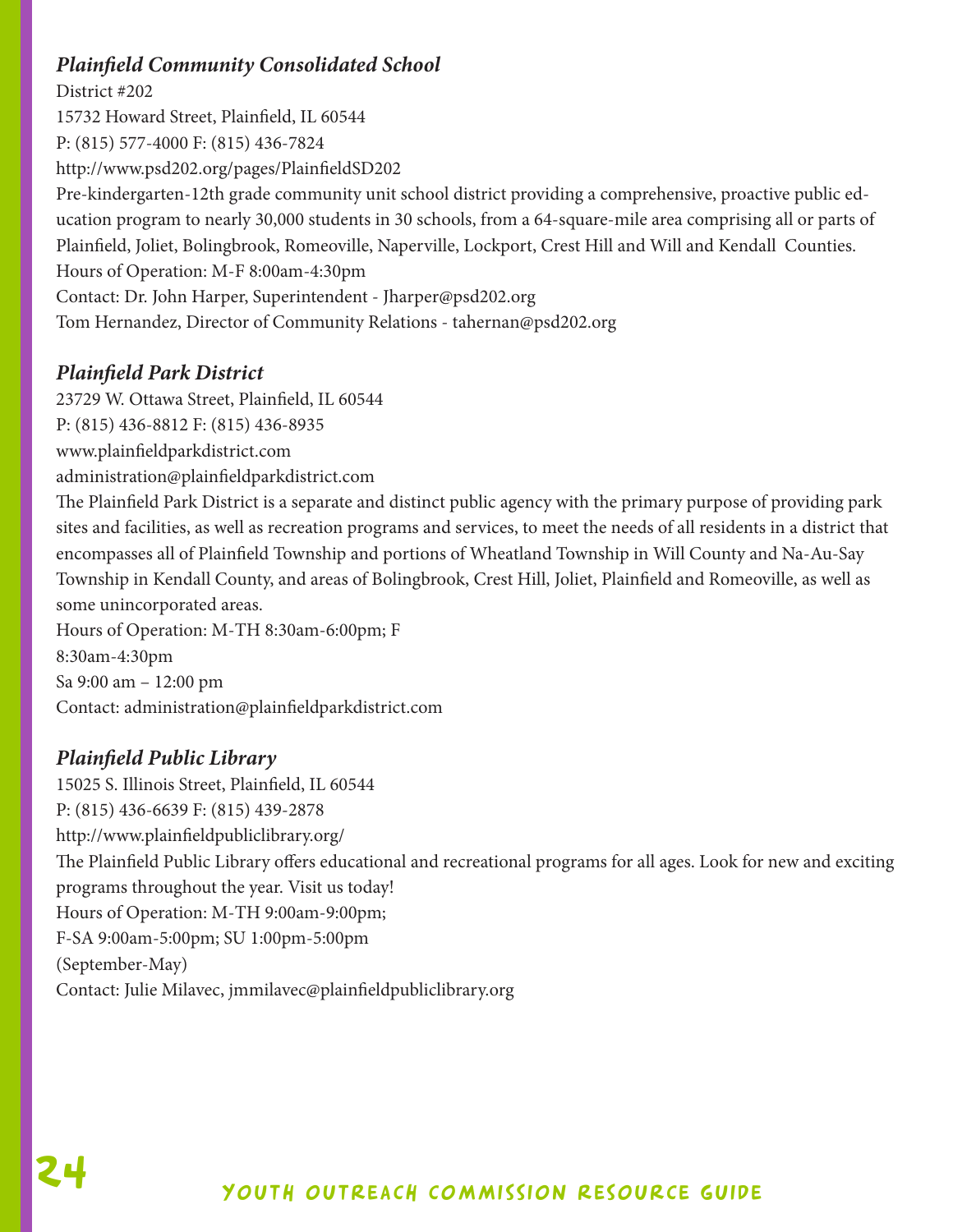# *Plainfield Township*

22525 W. Lockport Road, Plainfield, IL 60544 P: (815) 436-8308 F: (815) 436-5117 www.plainfield-township.com Provides services for residents of Plainfield Township such as Community Gardens, Medical Loan Closet, Senior Shuttle Bus Program, Passport Services and more. Consists of a board of trustees, administrative staff, assessor's office and highway department. Hours of Operation: M-F 8:00-4:00pm

# *Power Connection*

999 Remington Boulevard, Suite F Bolingbrook, IL 60440 P: 630.679.6899 www.thepowerconnection.org Provides services such as life skills and educational job training, GED, computer classes, and more; also houses a food pantry and Angel Food Ministries. Hours of Operation: M-F 9:00am-4:00pm Contact: Maryann Koliopoulos mary.ann@thepowerconnection.org

# *Prisoner Release Ministry, Inc.*

1321 West Jefferson Street P.O. Box 69 Joliet, Illinois 60434 P: (815) 730-8541 F: (815) 730-8558 www.prisonerreleaseministry.com prministry@sbcglobal.net Social service agency that helps people find jobs after they are released from prison or jail. Hours of Operation: Call to set up an Appointment

# *Provena Saint Joseph Medical Center*

333 North Madison Street, Joliet, IL 60435 P: (815) 725-7133 www.provena.org/stjoes

Provides many advanced health care services typically found in a university hospital setting including cardiovascular surgery, cancer care, rehabilitation and sports injury care, emergency/trauma services, pediatric intensive care, and mental health services.

Hours of Operation: 24/7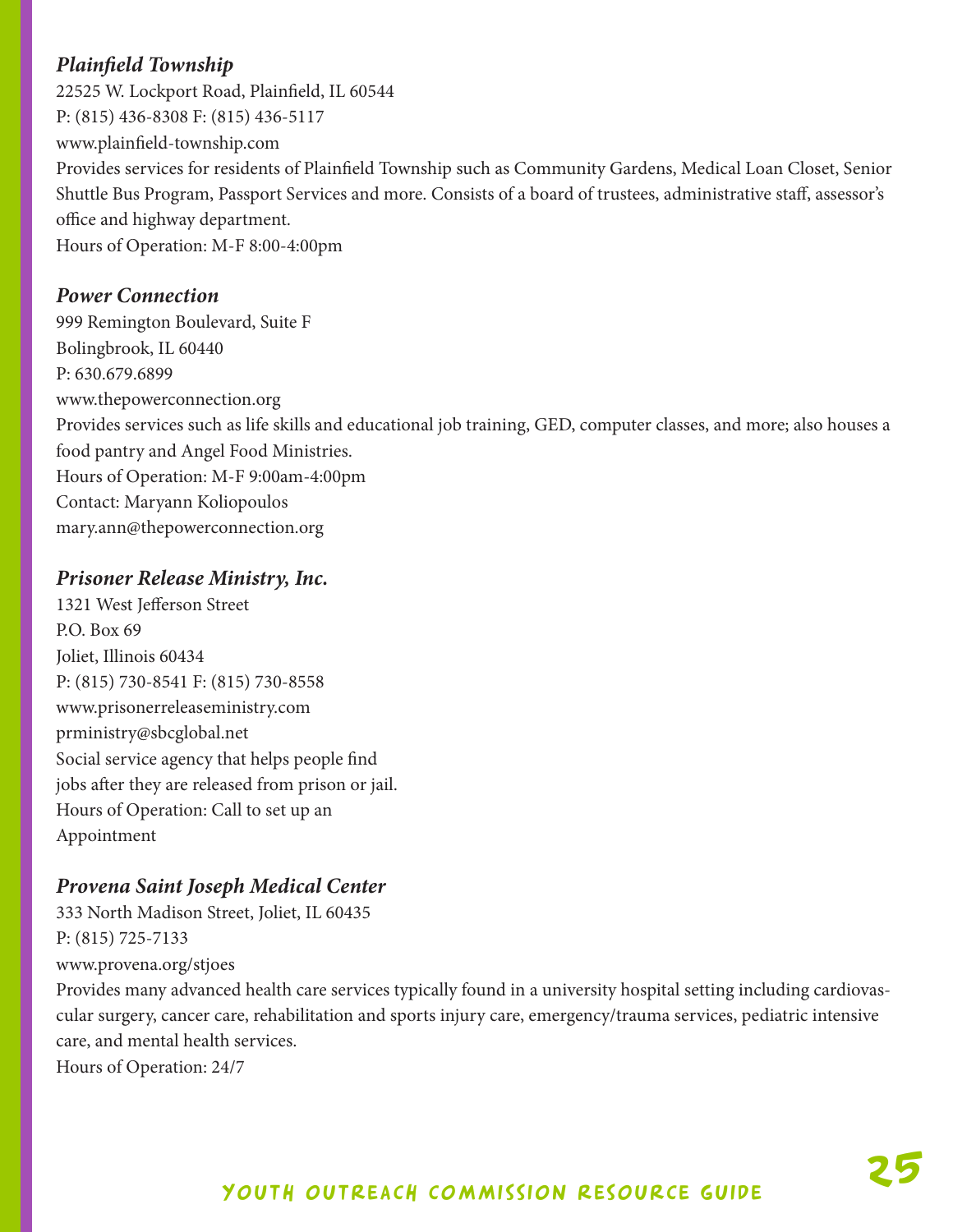# *Regional Transportation Authority (RTA)*

175 W. Jackson Blvd, Suite 1650 P: (312) 913-3110 or (312) 836-7000 www.RTAchicago.com communications@rtachicago.org The RTA is the financial oversight and regional planning body for the three public transit operators in northeastern Illinois: the Chicago Transit Authority (CTA), Metra commuter rail, and Pace suburban bus. Hours of Operation: Office – M-F 8:30am-5:00pm Transportation Services – M-SU 5:00am-1:00pm

# *Richland School District 88A*

1919 Caton Farm Road, Crest Hill, IL 60403 P:(815)744 6166 F:( 815)744 6196 www.d88a.org School district serving the educational needs of Crest Hill and parts of Romeoville. Hours of Operation: M-F 8:00am-4:00pm

# *Ride Around Town*

900 W. Romeo Road, Romeoville, IL 60446 P: (815) 886-6222 www.romeoville.org Transportation service provided by the Recreation Department for Romeoville residents for a small fee. Call for a pickup at least 48 hours in advance. Hours of Operation: Monday 9:30am - 1:00pm Tuesday 9:00am - 3:00pm Wednesday 9:30am -1:00pm Thursday 9:00am - 3:00pm

# *River Valley Justice Center*

3200 W. McDonough Street, Joliet, IL 60431 P: (815) 730-7100 www.rivervalleydetention.com A temporary placement center for juveniles, between the ages of ten and sixteen, awaiting court decisions on their cases. Hours of Operation: M-F 8:30am-4:30pm Visitation – M-T/F 6:00-9:00pm; SA-SU 1:00-4:00pm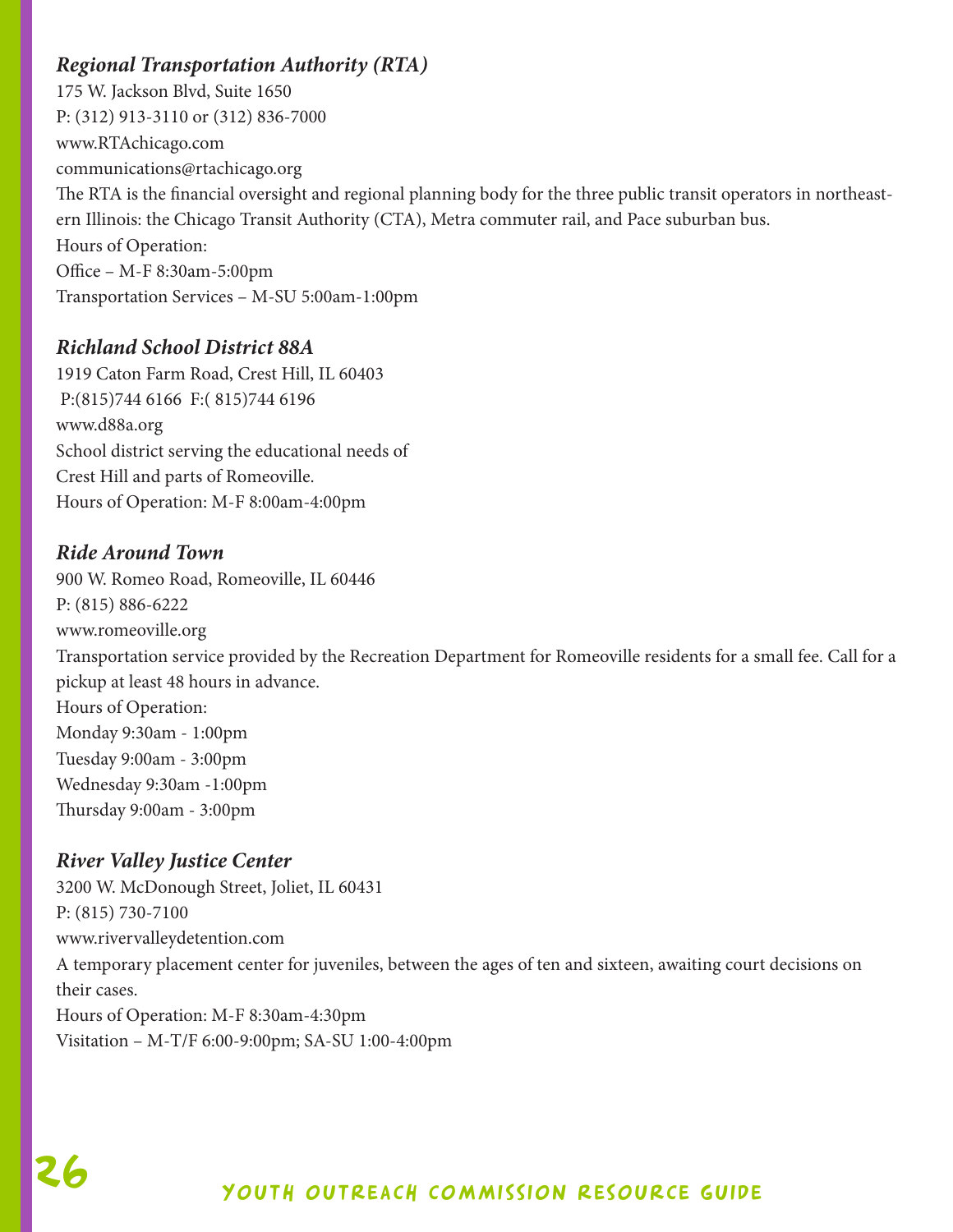# *Robert C. Hill Elementary School*

616 Dalhart, Romeoville, IL 60446 P: (815) 886-4343 F: (815) 886-7299 www.vvsd.org/rch Hours of Operation: M-F 7:00am-4:00pm Contact: Alyson Ewald, Principal ewaldae@vvsd.org

# *Romeoville Chamber of Commerce*

10 Montrose Drive, Romeoville, IL 60446 P: (815) 886-2076 F: (815) 886-2096 www.romeovillechamber.org The mission of the Romeoville Area Chamber of Commerce is to create and foster a growing business community by promoting economic opportunities, advocating for the interests of the members, providing educational resources and developing relationships between the members. Provides information and resources on many Romeoville businesses. Hours of Operation: Hours vary; call ahead of time.

Contact: Mari Edmondson info@romeovillechamber.org

# *Romeoville Emergency Management Agency*

195 Old Budler Road, Romeoville, IL 60446 P: (815) 886-4085 www.romeoville.org Municipal agency comprised of volunteers who are on call 24-hours a day, 7-days a week to provide additional manpower and resources for public safety in cooperation with Romeoville's Police and Fire Departments. Hours of Operation: 24/7 Contact: Mike Littrell, mlittrell@Romeoville.org

# *Romeoville Fire Department*

18 Montrose Drive, Romeoville, IL 60446 P: (815) 886-7227 F: (815) 886-3546 www.romeoville.org romeovillefire@romeoville.org Strives to provide the best possible fire protection, emergency medical, and rescue services, as well as to remain prepared in the area of Homeland Security in order to protect and provide our services to our residents, those who pass through our community and for those who work within Romeoville. Hours of Operation: Office – M-F 9:00am-5:00pm Service – 24/7 Contact: RomeovilleFire@Romeoville.org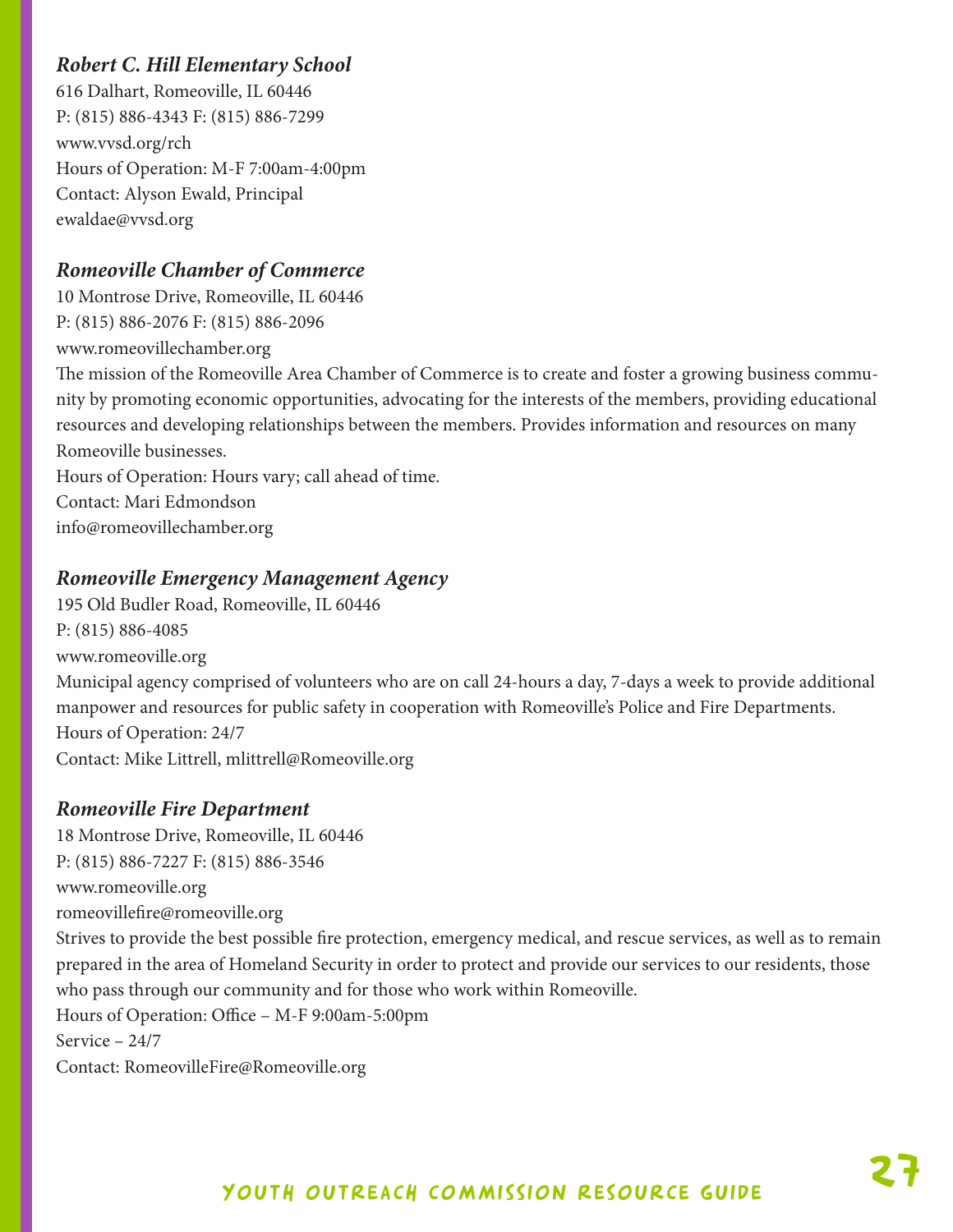# *Romeoville High School*

100 N. Independence Boulevard, Romeoville, IL 60446 P: (815) 886-1800 F: (815) 886-3426 www.vvsd.org/rhs Educational services and extracurricular activities; sport field uses (permit only) and theater uses (permit only). Hours of Operation: M-F 6:45am-10:30pm; SA 6:00am-5:00pm (No office hours); SU Event Based Reservation Contact: Derek Kinder

# *Romeoville Little League*

P.O. Box 7414, Romeoville, IL 60446 P: (815) 773-4155 www.eteamz.com/RomeovilleLittleLeague contactus@RomeovilleLittleLeague.com Youth baseball organization. Contact: Desmond Joiner, des4875@aol.com

# *Romeoville Police Department*

10 Montrose Drive, Romeoville, IL 60446 P: (815) 886-7219 F: (815) 886-2763 www.romeoville.org romeovillepolice@romeoville.org

Works to safeguard the lives and property of the people in the community, reduce the fear of crime, and preserve order through fair and impartial enforcement of laws. Programs and services include: Gang and Drug Presentations, Internet Safety Programs (I-Safe), D.A.R.E. (Drug Abuse Resistance Education), GREAT (Gang Resistance and Education Training), Disruptive Student Management, Traffic Education, Project Childsafe, Car Seat Installation (Child Passenger Safety), Citizens Police Academy, Special Needs Program, Bicycle Registration, and Safety Town. Social service unit offers short-term individual and family counseling, I-Search Program for missing children, domestic violence program, victim counseling and crisis intervention. Call for a complete list of programs and services.

Hours of Operation: 24/7

# *Romeoville PONY Baseball (Protect our Nation's Youth)*

P.O. Box 7492, Romeoville, IL 60446 P: (815) 773-4065 www.romeovillepony.com contact@romeovillepony.com Local baseball organization that offers interleague play for kids ages 7-18. Also operates a traveling league for kids age 8-14.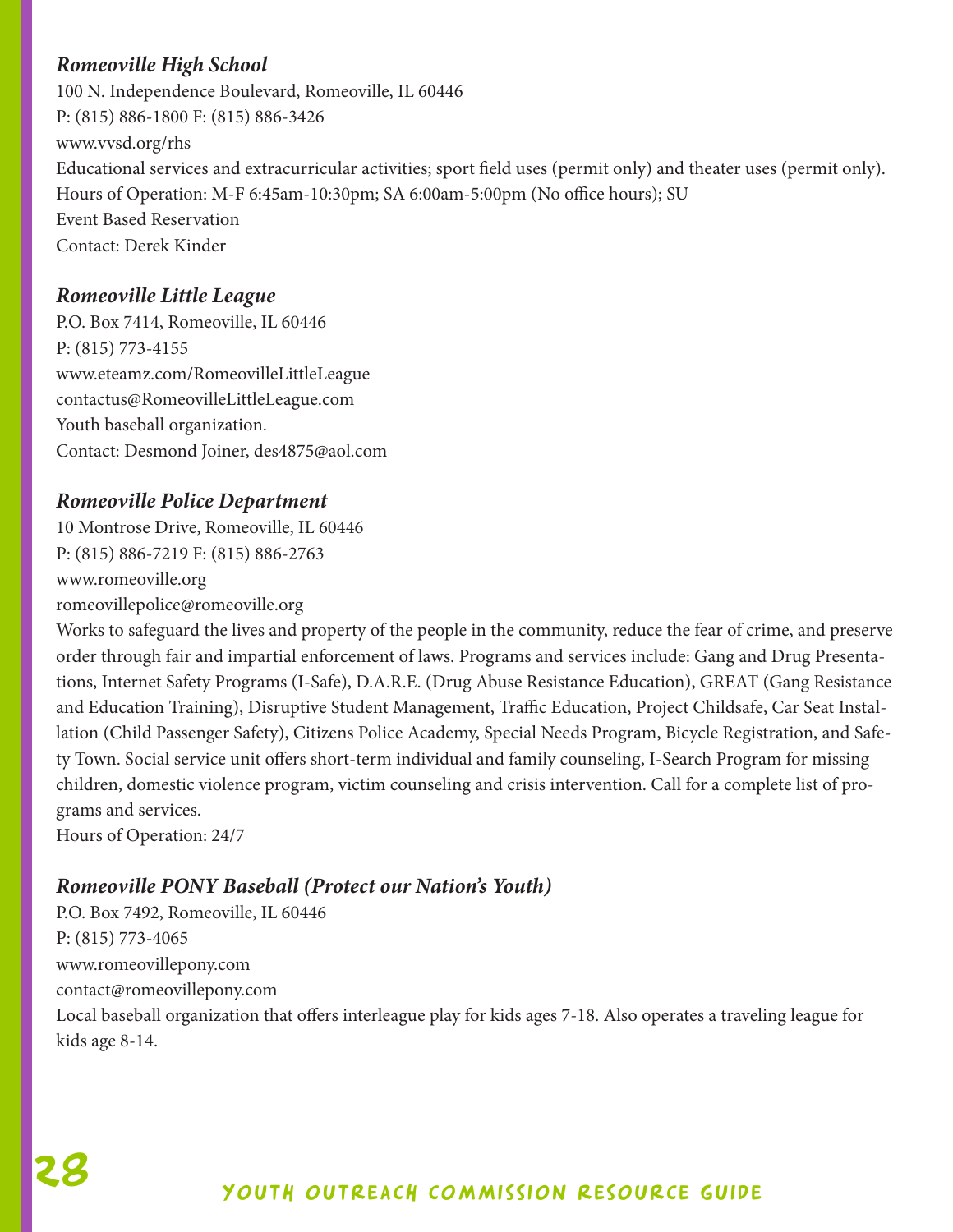# *Romeoville Post Office*

315 W. Romeo Road, Romeoville, IL 60446 P: (815) 886-9040 F: (815) 372-9862 www.usps.gov Hours of Operation: M-F 9:00am-5:30pm; SA 9:00am-2:00pm Contact: Ken Kromberg, Post Master

#### *Romeoville Recreation Department*

900 W. Romeo Road, Romeoville, IL 60446 P: (815) 886-6222 F: (815) 886-6245 www.romeoville.org

The Romeoville Recreation Department offers various activities for kids and adults age 6 months and up: special events, birthday parties, room rentals, Jungle Safari Indoor Playground, Fit 4 Life Fitness Center and aerobics classes, Open Gym, sports classes and leagues, educational programs and classes, and more.

Hours of Operation: M-F 9:00am-9:00pm; SA- SU 9:00am-7:00pm (9:00am-5:00pm Fourth of July through Labor Day)

# *Romeoville Rotary Club*

334 N Independence Blvd, Romeoville, IL 60446 P: (815) 886-1892 F: (815) 886-1893

http://romeoville.clubexpress.com/

The Rotary Club is the world's first service club organization. Members provide humanitarian service, encourage high ethical standards in all vocations, and help build goodwill and peace in the world. Each year the Romeoville Rotary Club offers three \$500 scholarships and one \$1500 scholarship to any senior class member of Romeoville High School in memory of former Rotarian Larry Little. Each year the club also provides dictionaries to all third grade students in all Romeoville schools.

Hours of Operation: Meets W 7:30pm at Ats A Nice Pizza 334 N Independence Blvd, Romeoville, IL 60446

# *Romeoville Youth Football and Cheerleading*

P.O. Box 7205, Romeoville, IL 60446 www.ryfcspartans.org Youth football program with competitive traveling tackle football, in-house flag football, traveling cheerleading and poms. Hours of Operation: 24/7 Contact: Dale Blum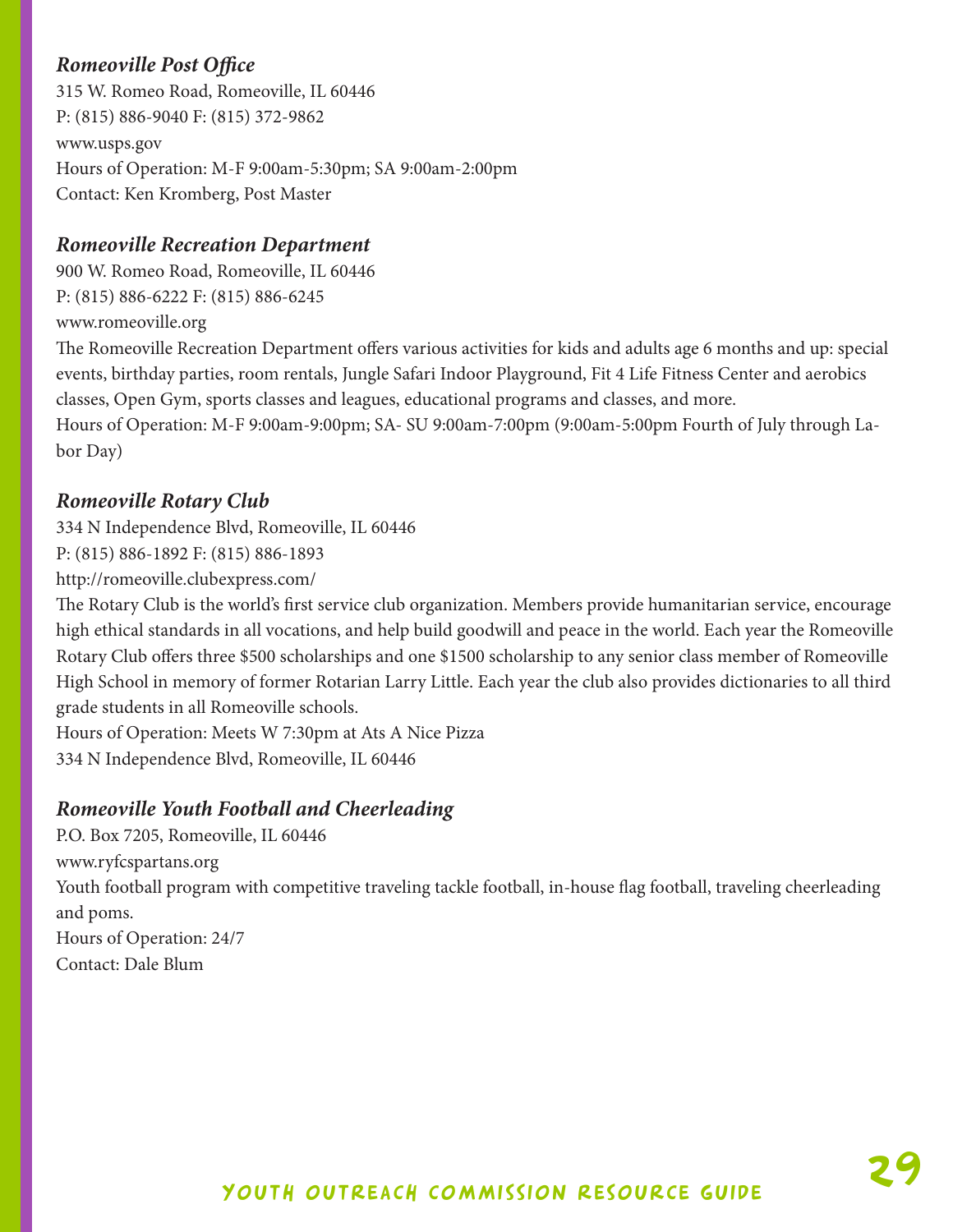# *Romeoville/Bolingbrook Character Counts Coalition*

178 Brookwood Lane East Bolingbrook, Il 60440 P: (630) 759-1352 Fax: (630) 759-1457

brcharactercounts@sbcglobal.net

The Bolingbrook/Romeoville CHARACTER COUNTS! Coalition was formed to provide a network of support for organizations in the Bolingbrook and Romeoville area, and to instill the six pillars of character throughout the community: trustworthiness, respect, responsibility, fairness, caring and citizenship.

#### *SASS*

P: 1-800-345-9049

P: (773)282-7800 ext. 220 Mental Health Intake

SASS stands for Screening, Assessment and Support Services. SASS provides intensive mental health services for children and youth who may need hospitalization for mental health care. Any child or youth in a mental health crisis who may need public funding may receive SASS services. If you are unsure if your child can receive SASS services, please call.

#### *School For the Arts*

174 HighPoint Drive, Romeoville, IL 60446 P: (630) 388-5104 www.sfta.communitychristian.org Music, dance and theater classes for all ages.

#### *Secretary of State Department*

213 State Capitol Springfield, IL 62756 P: 1-800-252-8980 or 217-785-3000 (outside Illinois) www.cyberdriveillinois.com Rules of the Road review courses; Parking program for persons with disabilities; Reduced-fee license plates and military license; speakers bureau. Hours of Operation: M-F 8:00am-4:30pm

#### *Sertoma Speech and Hearing Center*

1219 Lakeview Court, Romeoville, IL 60446 P: (630) 633-5060 F: (630) 633-5064 www.sertomacenter.org info@sertomacenter.org Provides a wide range of testing, therapy, and services for children and adults; free speech and hearing screenings; hearing and speech evaluations; new hearing aids and repair service. Hours of Operation: M-TH 8:00am-5:30pm; F 8:00am-12:00pm

# 30 Youth outreach commission resource guide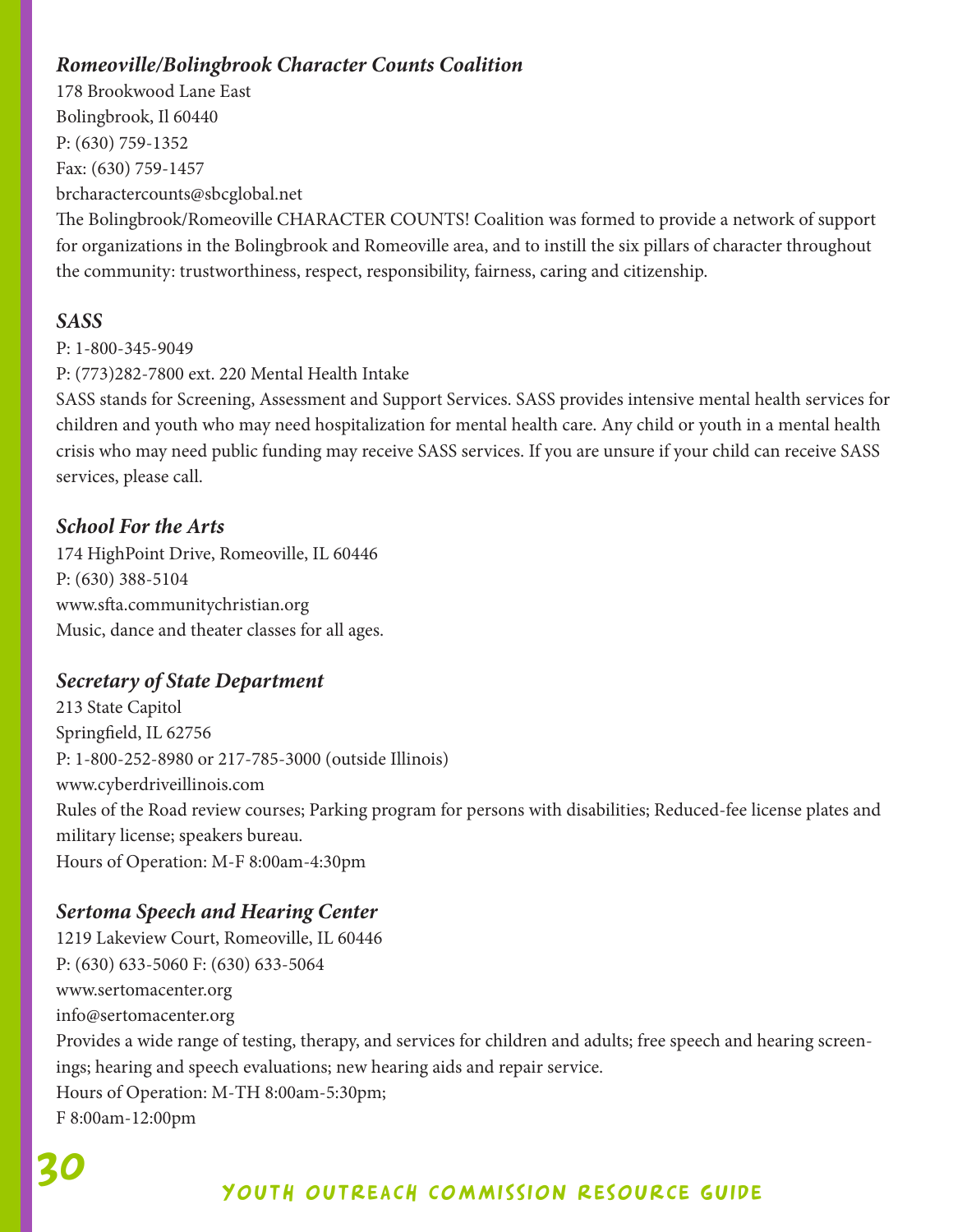# *Shepherd's Food Pantry*

25 Alexander Circle, Romeoville, IL 60446 P: (815) 886-4354 www.welcome432.org Supplemental food provided. Open weekly and clients may come in monthly. Hours of Operation: SA 1:00-3:00pm

## *Silver Cross Hospital*

1900 Silver Cross Blvd., New Lenox, IL 60451 P: (815) 300-1100 or Volunteers: (815) 300-7117 www.silvercross.org Provides general hospital services from behavioral health services and birthing centers, to cardiology, emergency and women's health services. Also offers a volunteer program for teens and adults. Hours of Operation: 24/7

#### *Social Security Administration*

552 Houbolt Rd, Joliet, IL 60431 (866) 783-7302 www.ssa.gov Retirement, survivors, disability, and health insurance (Medicare). Also, Supplemental Security Income (SSI). Processes applications for Social Security cards/numbers. Provides earnings history records and estimates of benefits due upon retirement. Hours of Operation: M-F 9:00am-3:00pm

# *Spanish Center*

309 N. Eastern Avenue, Joliet, IL 60432 P: (815) 727-3683 F: (815) 727-9459 www.spanishcenter.org

Provides education, social services, guidance and support to our lifelong neighbors, as well as to individuals and family who are new to the community. Programs and services include immigration services, day care, food pantry, jobs, basic social services, full-day kindergarten, Kid-Care, and English as a Second Language (ESL) classes. Hours of Operation: M-F 8:30am-4:30pm

# *Spartans Wrestling*

201 Linden, Romeoville, IL 60446 815-886-6222 Helping youth get involved in sports. Trying to keep kids away from drugs and alcohol. Helping the youth make positive choices in their everyday lives. Hours of Operation: M-F 6:00pm-9:00pm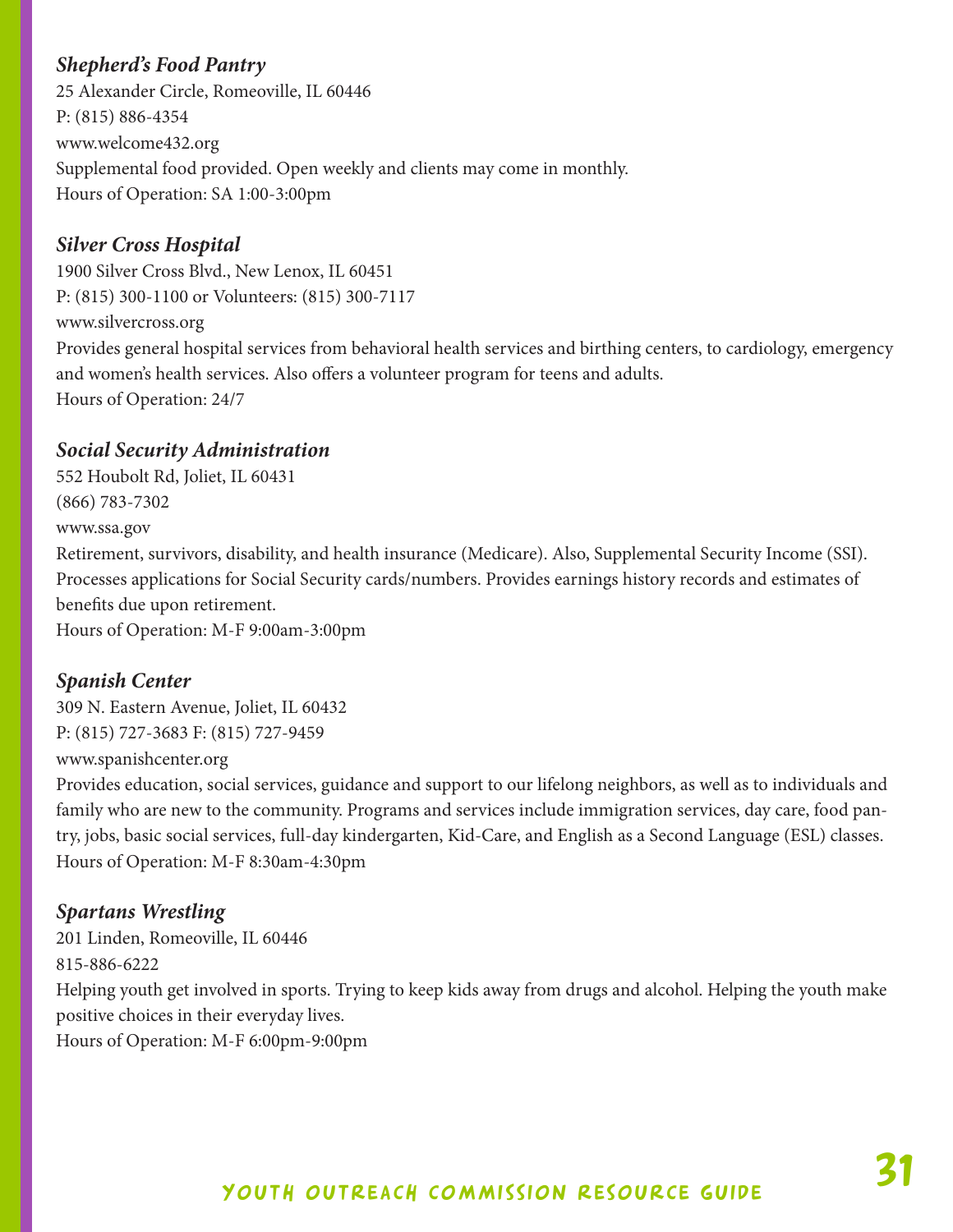# *St. Andrew Church and School*

505 Kingston Drive, Romeoville, IL 60446 Church : P: (815) 886-4165 F: (815) 886-6119 School : St. Andrew the Apostle School - 505 Kingston Drive, Romeoville, IL 60446 (815) 886-5953 telephone (815) 293-2016 fax P: (815) 886-5953 F: (815) 293-2016 http://andrewcc.org/ office@standrewromeoville.com St. Andrew Church is a community of diverse people sharing a common call to live a challenging, evangelical faith in the world. The school is a Catholic environment that promotes excellence in learning and development of the whole person through the Gospel message. Hours of Operation: Office Hours – M-F 8:30am-4:30pm School – M-F 7:45am-2:35pm Contact: Rev. Gregor Gorsic, Pastor pastor@andrewcc.org Mrs. Kathy Lifka, Principal

# *St. Charles Borromeo Pastoral Center*

Address: 101 Airport Rd, Romeoville, IL 60446 Phone:(815) 838-8100

The St. Charles Borromeo Pastoral Center serves as a welcoming, hospitable place in which members of the Diocese of Joliet may gather for liturgies, meetings, classes, conferences and other sort of assemblies. Members of other denominations as well as members of civic organizations are welcome to use the facility when available. Hours of Operation: M-TH 8:00am-4:30pm; F 8:00am-1:00pm

# *St. Vincent DePaul Society (Diocese of Joliet)*

307 N Chicago St., Joliet, IL

(815) 722-1140

Variety of services for those in need: Food programs, emergency financial assistance, emergency transportation, rent/mortgage assistance, low-cost housing, shelters, thrift stores, employment services, youth programs and camps, prison ministry, and more. Services offered through various catholic churches-call for more information.

# *Stepping Stones Recovery Center*

1621 Theodore Street, Joliet, IL 60435 P: (815) 744-4555 F: (815) 744-4670 www.steppingstonestreatment.com info@steppingstonestreatment.com

Stepping Stones strives to provide individualized services that will result in the elimination of substance abuse and improved functioning in all areas of clients' lives. This is done through services such as assessment and placement, individual/group counseling, treatment planning, continuing recovery planning, education, HIV/ AIDS education, counseling and testing, support groups, life skills development classes and more. Hours of Operation: M-F 8:00am 4:00pm

Contact: info@steppingstonestreatment.com

# 32 Youth outreach commission resource guide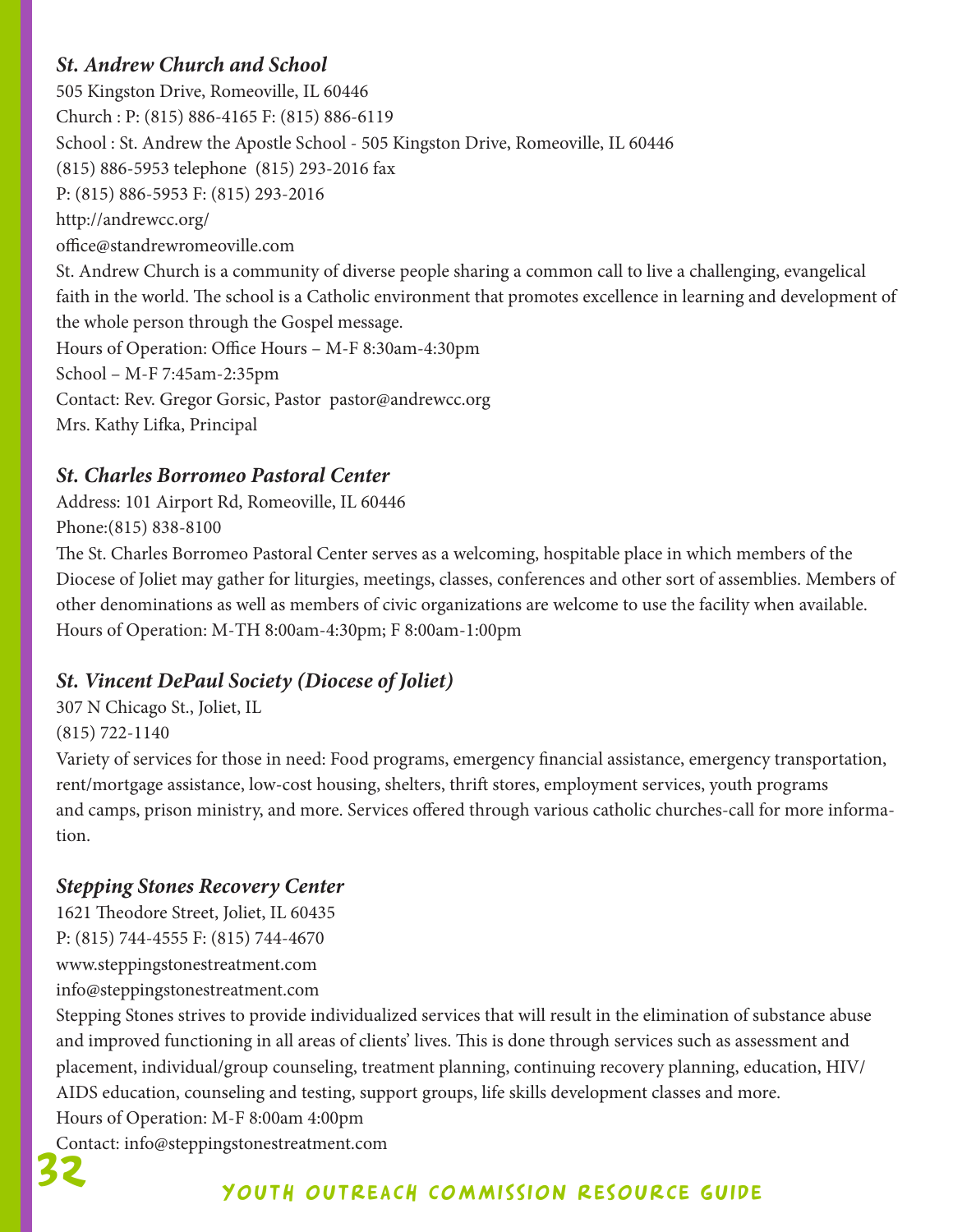# *Sunny Ridge Family Center*

270 Remington, Suite C Bolingbrook, IL 60440 P: (630) 754-4500 or (800) 222-9666 www.sunnyridge.org Services include domestic adoption and international adoption programs, post adoption contact and counseling services, counseling for women with crisis pregnancies, and counseling for couples suffering from infertility. Hours of Operation: M-F 8:30am-5:00pm; SA by appointment

# *Timberline Knolls*

40 Timberline Drive, Lemont, IL 60439 P: (877) 257-9612 F: (630) 257-9708 www.timberlineknolls.com info@timberlineknolls.com

A residential treatment center for women ages 12 and over; a combination of clinical services, education and expressive therapies to care for issues such as eating disorders, drug and/or alcohol abuse, co-occurring disorders including mood disorders, depression, panic and anxiety, self-harming behaviors, post-traumatic stress and social alienation.

# *Together RX Access*

P.O. Box 9426, Wilmington, DE 19809 P: 1-800-444-4106 www.togetherrxaccess.com Provides discount for prescription medication for eligible members.

# *Tri County Special Recreation Association*

10 Montrose Dr. Romeoville, IL 60446 P: (815) 407-1819 F: (815) 407-1829 www.tricountysra.org info@tricountysra.org Tri County Special Recreation Association is a not for profit agency that is an extension of the Lemont Park District, Lockport Township Park District and the Village of Romeoville. Tri County SRA offers therapeutic recreation program which provide individuals with disabilities or special needs the opportunity to be involved in year-round recreation programs, special events, camps, and trips. Hours of Operation: M-F 9:00 am-5:00 pm Contact Peggy Wilson:, pwilson@tricountysra.org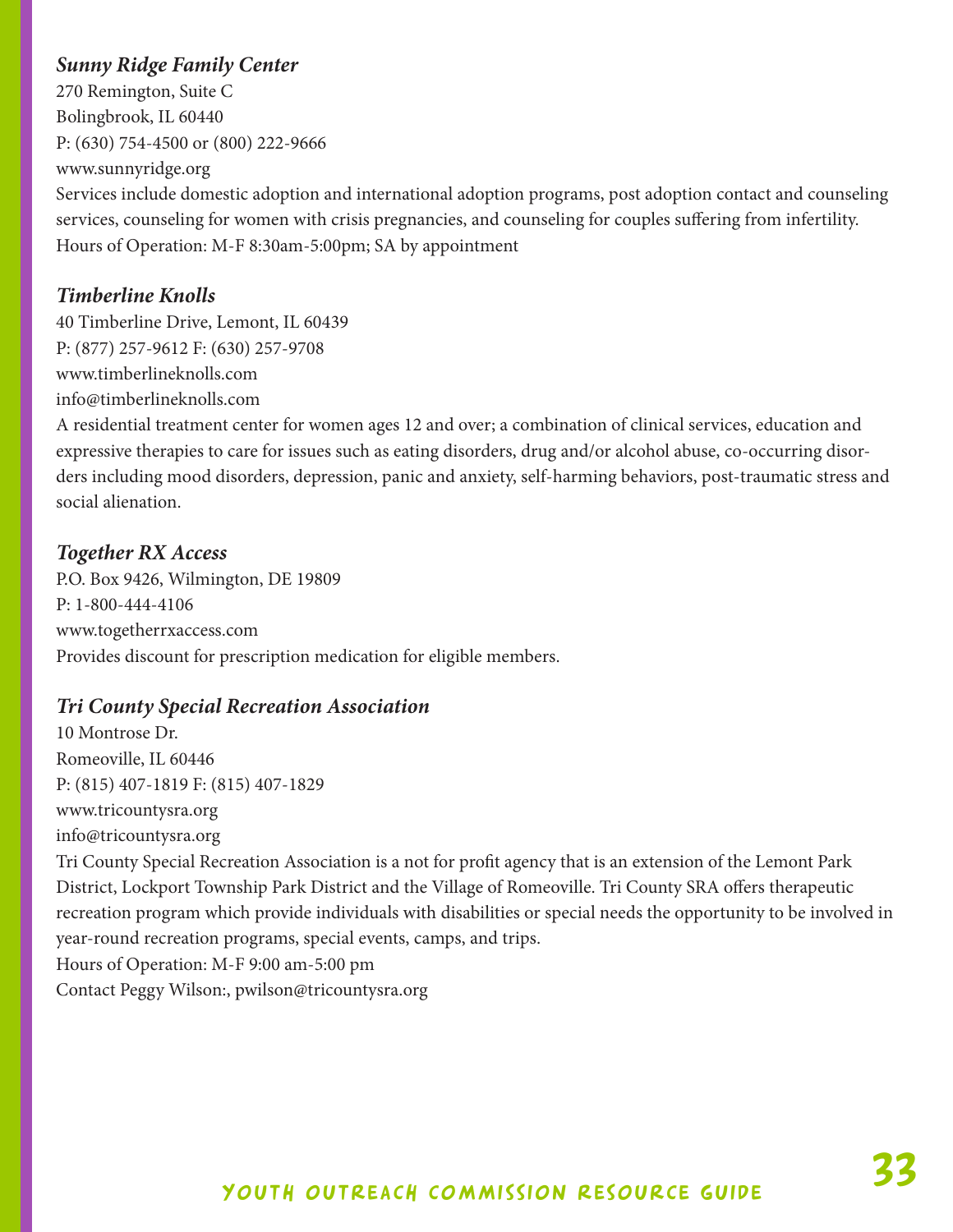# *Trinity Services, Inc.*

301 Veterans Parkway New Lenox, IL 60451 P: (815) 485-6197 F: (815) 485-5975 www.trinity-services.org Residential and day services for people with developmental and mental disabilities; school programs; variety of therapeutic intervention. Hours of Operation: M-F 8:00 am-5:00 pm

# *UCP of Illinois Prairieland*

311 South Reed Street, Joliet, IL 60436 P: (815) 744-3500 F: (815) 744-3504 http://www.ucpilprairieland.org/ ucpwill@ucpilprairieland.org

Aims to improve the quality of life for persons with cerebral palsy and other disabilities through support and direct services to individuals and families impacted by the challenges of developmental disabilities, in addition to promoting community awareness and advocating for issues pertaining to those with developmental disabilities. Programs and services include family support/respite; education, training and therapy for children with CP and other developmental disabilities; and adult day services. Hours of Operation: M-F 8:30am-4:30pm

# *United Way of Will County*

54 North Ottawa Street, Suite 300 Joliet, IL 60432 P: (815) 723-2500 or Crisis Line: (815) 722-3344 F: (815) 723-2814 www.uwwill.org admin@uwwill.org

United Way of Will County works with local volunteers to identify and solve critical issues faced by many Will County residents; helps promote the financial and service programs of not-for-profit organizations interested in the health, welfare, recreational or character building needs of the Will County area. Hours of Operation: M-F 8:30 am-5:00 pm

# *University of Illinois Extension*

100 Manhattan Road, Joliet, IL 60433 P: (815) 727-9296 F: (815) 727-9364 http://web.extension.illinois.edu/gkw/

Education programs that enable people to improve their lives and communities through learning partnerships that put knowledge to work. Programs are accessible to all, non-biased, research-based, and apply cutting edge knowledge and technology, delivered by qualified university staff and encompass anything from youth education, environment, and money management to nutrition and health, agriculture, Spanish and more. Hours of Operation: M-F 8:00 am-4:30 pm (Closed 12 - 1pm)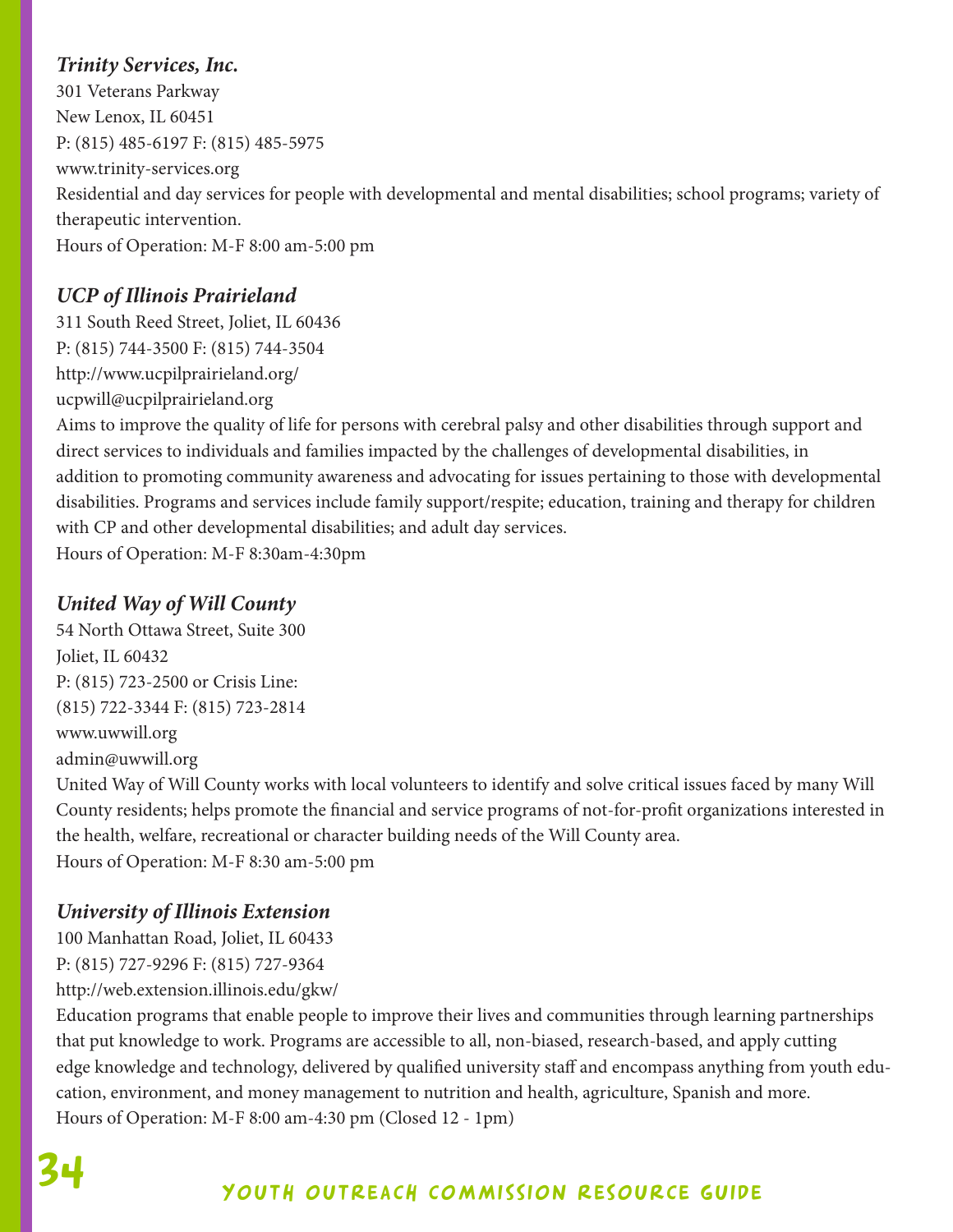# *University of St. Francis*

500 Wilcox Street, Joliet, IL 60435 P: (815) 740-5037 or 1-800-735-7500 www.stfrancis.edu

The University of St. Francis is a Catholic, Franciscan institution serving students at locations throughout the nation, including the Joliet campus. The University offers more than 60 areas of undergraduate study. Hours of Operation: M-F 8:00am-4:00pm

# *Valley View Early Childhood Center*

753 Luther Drive, Romeoville, IL 60446 P: (815) 886-7827 F: (815) 886-7830 www.vvsd.org/vv The Valley View Early Childhood Center offers early childhood education for preschool age students (3 and 4 year olds), specifically focusing on children with some type of delay or special need, as well as students in the Preschool for All grant program funded through the State of Illinois. Hours of Operation: M-F 6:00 am-3:15 pm

# *Valley View School District #365U*

755 Luther Drive, Romeoville, IL 60446 P: (815) 886-2700 www.vvsd.org contactus@vvsd.org School district serving the educational needs of more than 18,000 students in 20 educational facilities throughout Romeoville and Bolingbrook. Includes early childhood, educational services and special education. Hours of Operation: M-F 7:00 am-4:00 pm Contact: Dr. James Mitchem , mitchemja@vvsd.org

# *Village of Romeoville*

1050 West Romeo Road, Romeoville, IL 60446 P: (815) 886-7200 F: (815) 293-0397 www.romeoville.org Manages village affairs and provides residents with information, assistance and resources for various needs by department: Fire, Police, Emergency Management, Public Works, Community Development, Finance, and Parks and Recreation.

Hours of Operation: M-F 8:00 am-5:00 pm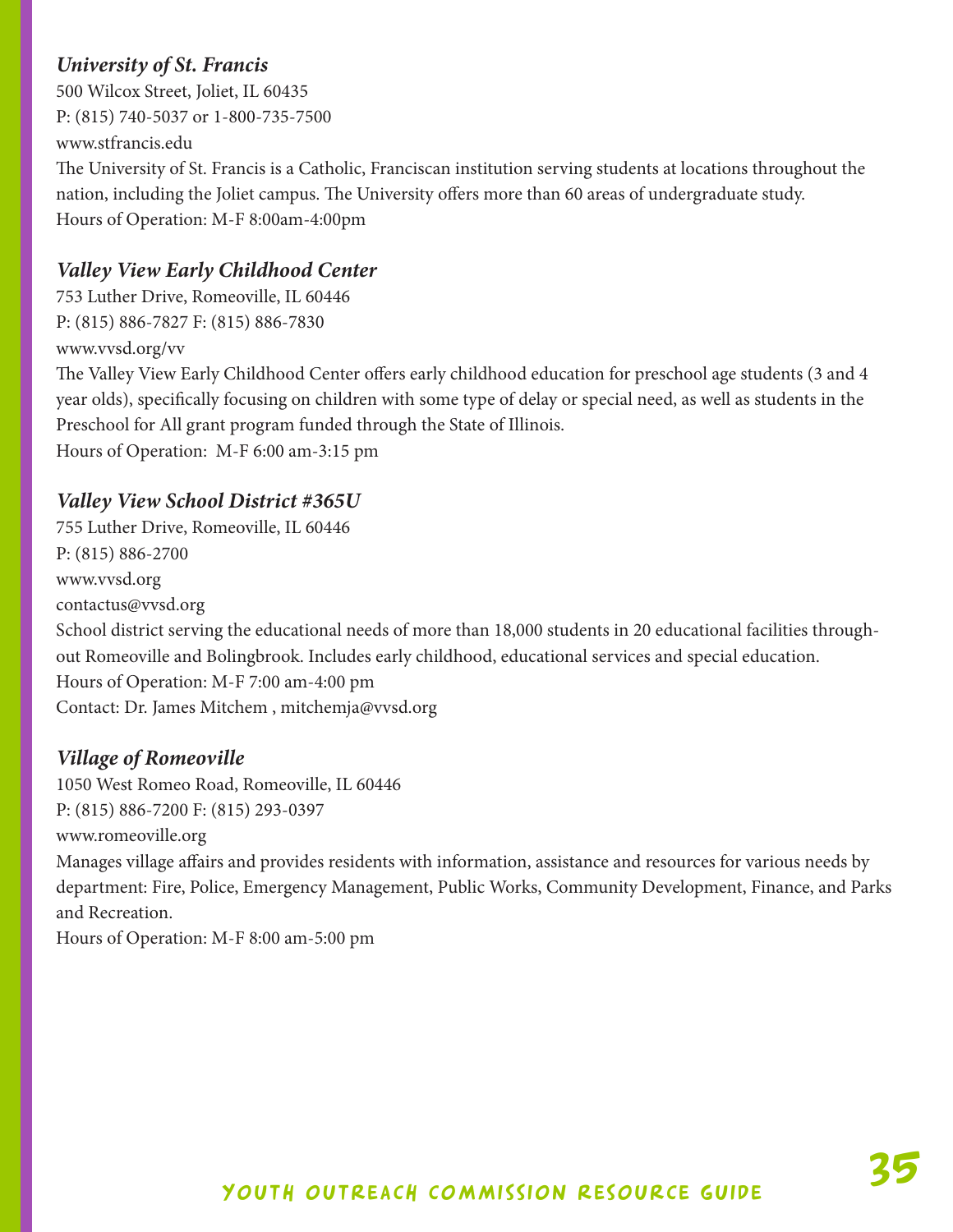# *White Oak Library District*

Crest Hill Branch Library - 20670 Len Kubinski Dr. Crest Hill, IL 60403 Phone: 815-725-0234 Lockport Branch Library - 121 East Eighth St. Lockport, IL 60441 Phone: 815-838-0755 Romeoville Branch Library 201 W. Normantown Rd. Romeoville, IL 60446 Phone: 815-886-2030 http://www.whiteoaklibrary.org/ The White Oak Library District is a community anchor, balancing stability and tradition with a continuous evolution of timely services, materials, and programming. By connecting people to a world of intellectual thought, accurate information, and reliable technology we promote literacy, lifelong learning, and personal success. As stewards of the public trust, we encourage community partnerships and fearlessly explore new opportunities. We strongly believe in the transformational power of our libraries and thus dedicate ourselves to preserve them for future generations

Hours of Operation: M-TH 10:00 am-8:30 pm; F-SA 10:00 am-5:00 pm; SU 1:00-5:00 pm Contact: Scott Pointon, Director, spointon@whiteoaklibrary.org;

# *WILCO Area Career Center*

500 Wilco Boulevard, Romeoville, IL 60446 P: (815) 838-6941 www.wilco.k12.il.us

The Wilco Area Career Center programs serve junior and senior students from five participating school districts. The Center provides young men and women with job training to enter the workplace directly out of high school with a technology-driven curriculum with strong links between school and work. Hours of Operation: M-F 7:00 am-4:00 pm

# *Will County Center for Community Concerns*

304 North Scott Street, Joliet, IL 60432 P: (815) 722-0722 F: (815) 722-6344 www.wcccc.net contactus@wcccc.net

Offers programs and assistance such as: Illinois Home Weatherization Program (IHWAP), Low Income Home Energy Assistance Program (LIHEAP), Small Business Loans, Emergency Rent/Mortgage Assistance, Housing and Financial Counseling, Prescription drug voucher, Continuum of Care that provides tools for the homeless to become self-sufficient.

Hours of Operation: M-F 8:00 am-4:00 pm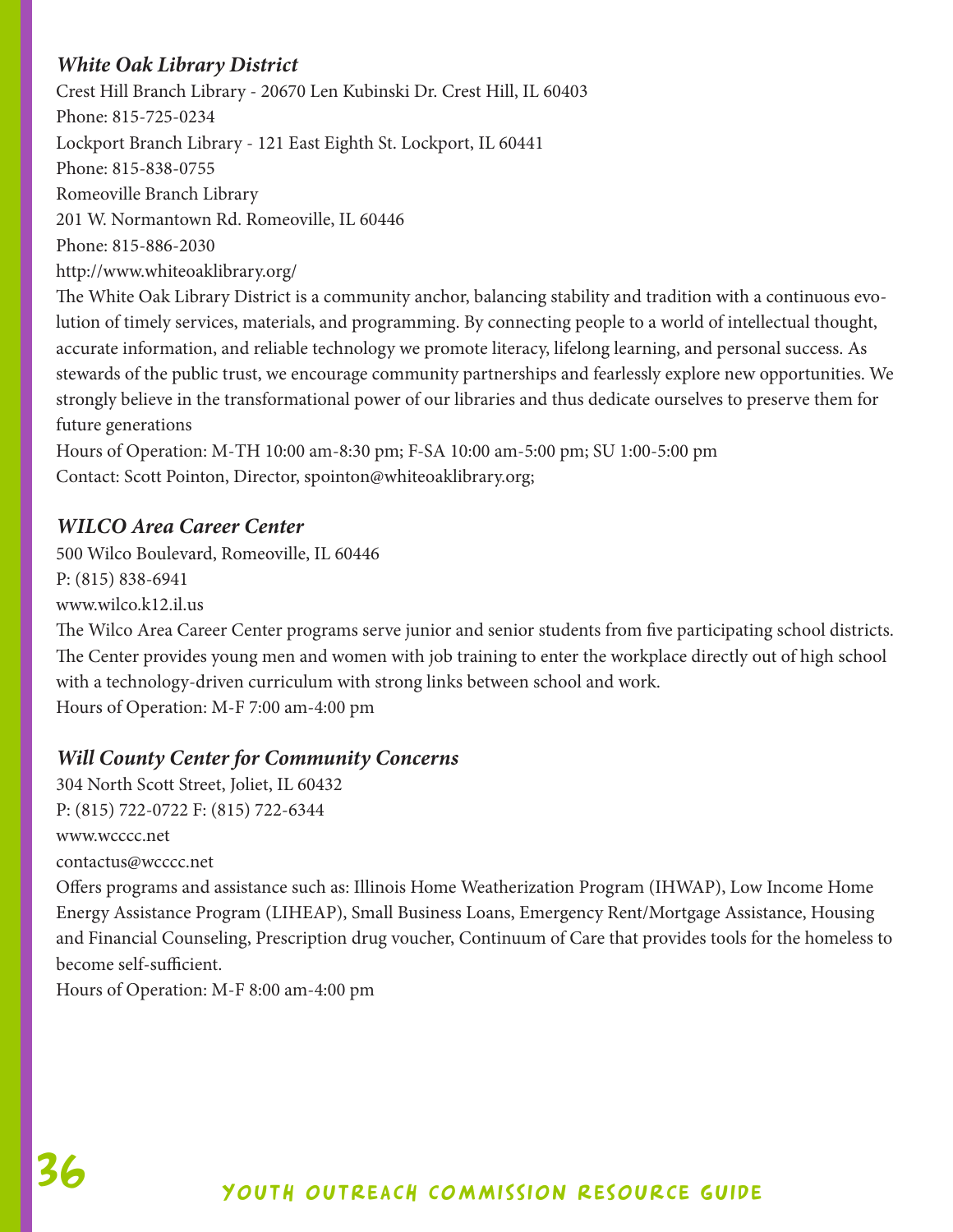# *Will County Children's Advocacy Center*

57 N. Ottawa Street, Suite 506 Joliet, IL 60432 P: (815) 774-4565 F: (815) 774-4569 http://www.willcountychildrensadvocacy.org/ cac@willcountyillinois.com The Will County CAC minimizes the stress on children and their families that is created by the investigative and judicial process surrounding child sexual abuse and severe physical abuse. By coordinating and conducting victim sensitive interviews in a child-friendly setting, the Will County CAC is able to provide the most effective treatment possible for the child and his/her family. Also offers counseling, medical examinations, education and other services. Hours of Operation: M-F 8:30 am-4:30 pm

*Will County Clerk of the Circuit Court*

14 W. Jefferson, Joliet, IL 60432 P: (815) 727-8592 www.willcountycircuitcourt.com circuit\_clerk@willcountyillinois.com

The Office of the Clerk of the Circuit Court is responsible for maintaining a record of all traffic, civil, and criminal cases filed and heard in Will County. On a daily basis, the office interacts with the public and attorneys performing several functions including the collection and disbursement of traffic fines, civil fees and child support. The office is also responsible for recording filed documents and maintaining a record of all court proceedings.

Hours of Operation: M-F 8:30 am-4:30 pm

# *Will County Crisis Line*

P: (815) 727-3344 http://www.crisisline247.org/

Provides telephone and walk-in intake screening for Will County residents who are requesting services in the Mental Health, Forensics and Addictions Division. Referral services are also provided. Certain intake criteria for each program are considered in deciding appropriateness for a given service. Hours of Operation: 24/7

# *Will County Emergency Management*

302 North Chicago Street, Joliet, IL 60432 P: (815) 740-8351 F: (815) 723-8895 www.willcountyema.org ema@willcountyillinois.com

Provides emergency management through development of emergency plans; conduct of disaster exercises; development of emergency communications and warning systems; operations of specialized emergency response units; public awareness and education; and guidance to local units of government.

Hours of Operation: M-F 8:30 am-4:30 pm

# 37 Youth outreach commission resource guide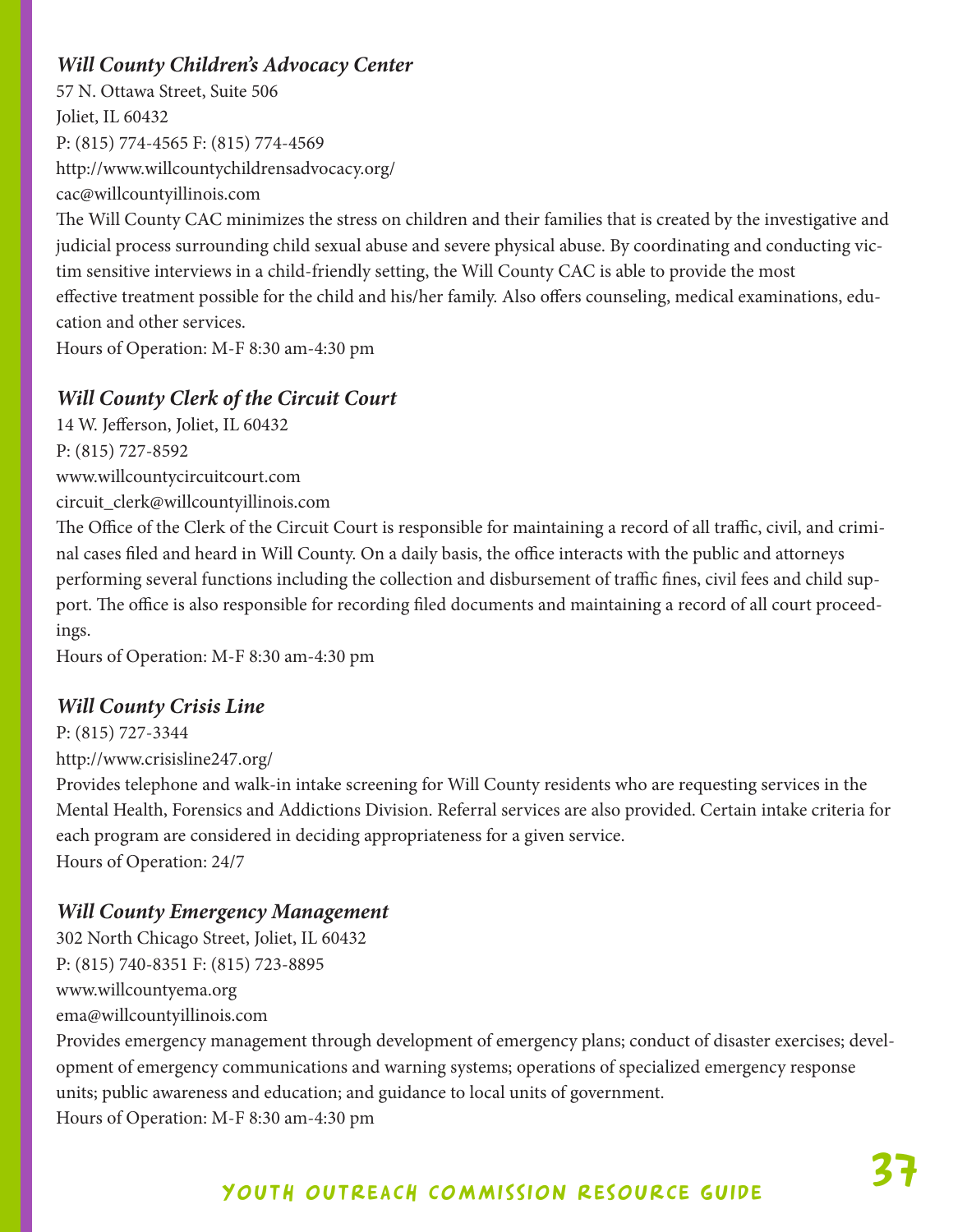# *Will County Habitat for Humanity*

200 S. Larkin Joliet IL 60436 P: (815) 726-1880 F: (815) 726-1882 www.habitatwill.org info@habitatwill.org Works in partnership with people in need to build and renovate decent, affordable housing. The houses are then sold to those in need at no profit and with no interest charged. Houses are built by volunteers. Hours of Operation: M-F 9:00 am-4:30 pm

# *Will County Health Department*

501 Ella Avenue, Joliet, IL 60433 P: (815) 727-8480 or Community Health Center: (815) 727-8670 F: (815) 727-8484 www.willcountyhealth.org info@willcountyhealth.org Provides comprehensive public health programs and primary health care and dental services for medically under-served residents of Will County. Includes community health, environmental health, family health, and mental health and addiction services. Hours of Operation: M-F 8:30 am-4:30 pm

#### *Will County Legal Assistance Program*

5 W. Jefferson Street, Lower Level Joliet, IL 60432 P: (815) 727-5123 The Will County Legal Assistance Program is a not-for-profit provider of legal services to low income residents of Will County based upon federal poverty guidelines. Hours of Operation: M-F 9:00 am-11:00 am and 1:30 pm-2:30 pm

# *Will County Office*

302 N. Chicago Street, Joliet, IL 60432 P: (815) 722-5515 www.willcountyillinois.com Handles the administration of Will County affairs such as taxes, funding, marriage licenses, birth and death certificates, and land use; other departments include emergency management, animal control, community development, health, veterans assistance, workforce services and highways. Hours of Operation: M-F 8:30 am-4:30 pm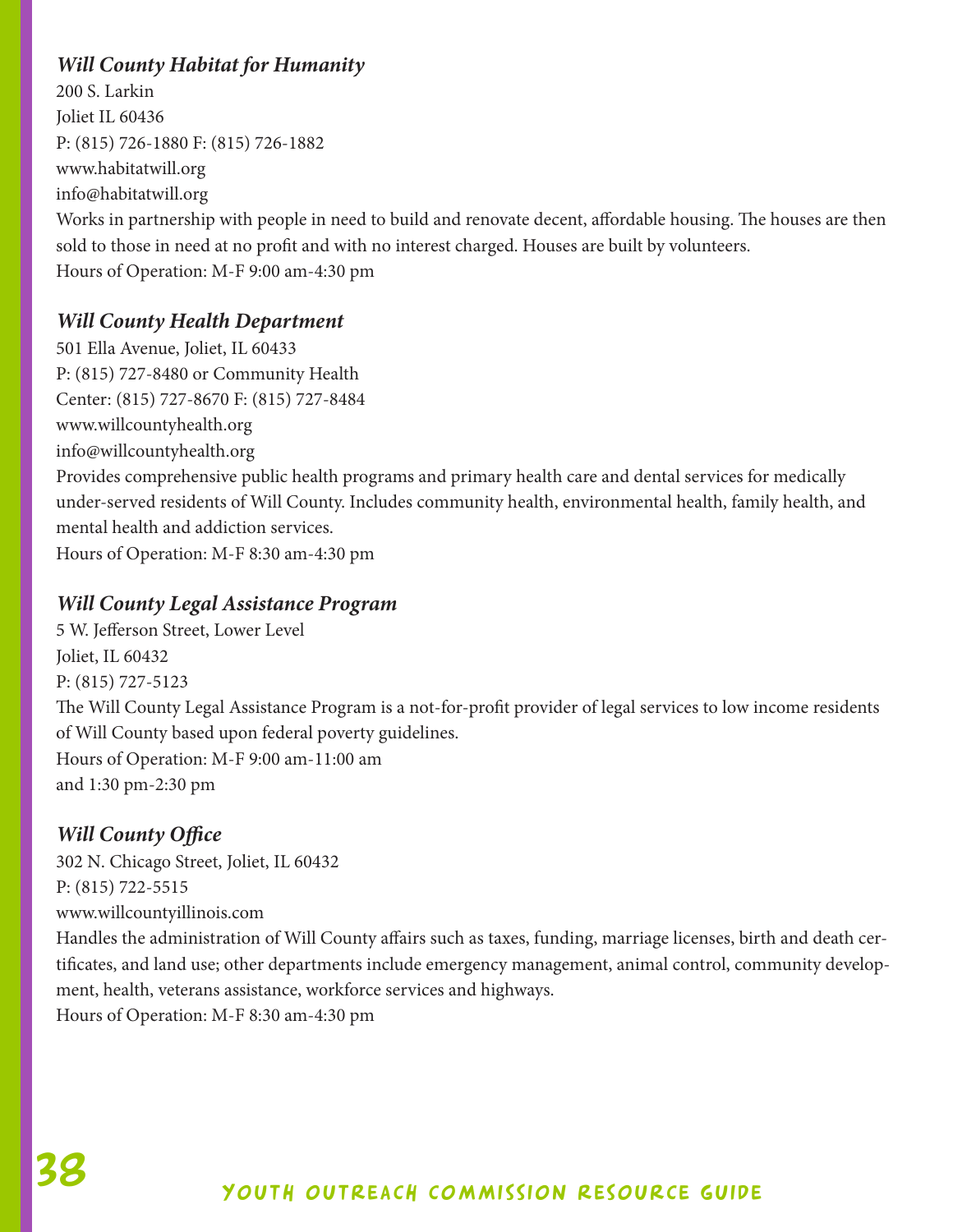# *Will County Public Defender's Office*

Criminal Division 58 E. Clinton Street, Suite 210 Joliet, IL 60432 P: (815) 727-8666 F: (815) 727-2916 Juvenile Division 3202 W. McDonough Street Joliet, IL 60431 Ph: (815) 730-7090 http://www.willcountypublicdefender.com/ Public Defenders are appointed to individuals who are determined by the court to be indigent. Hours of Operation: M-F 8:30 am-4:30 pm

# *Will County School District 92*

708 N. State Street, Lockport, IL, 60441 P: (815) 838-8031 F: (815) 838-8034 www.d92.org School district serving the educational needs of Lockport, Homer Glen and parts of Romeoville. Hours of Operation: M-F 8:00 am-4:00 pm

# *Will County Sheriff 's Office*

14 W. Jefferson Street, Joliet, IL 60432 P: (815) 727-8895 F: (815) 727-8918 www.willcosheriff.org helpdesk@willcosheriff.org

The mission of the Will County Sheriff 's Office is the protection of human life, the reduction of crime, and providing for and maintaining a safe and peaceful environment in which constitutional rights are safeguarded. Programs include Neighborhood Watch Program, Security Surveys, Child ID, Personal Safety, Domestic Violence, Sexual Assault Prevention, Street Gang Awareness, Bicycle Safety, and Operation Lifesaver. Hours of Operation: M-F 8:30 am-4:30 pm

# *Will County State's Attorney*

121 N. Chicago St., Joliet, IL 60432 P: (815) 727-8453 F: (815) 727-8405 www.willcountysao.com

The State's Attorney's Office main function is to prosecute criminals. Responsibilities include felony, misdemeanor and traffic prosecutions under state law; juvenile actions including delinquency, abuse and neglect; civil representation of the County and it's Officers and Officials; victim/witness services; bad check restitution program. Other services include children's advocacy center, crime prevention and community education programs, drug court, identity theft response assistance, speaker's bureau and victim and witness services. Hours of Operation: M-F 8:30 am-4:30 pm